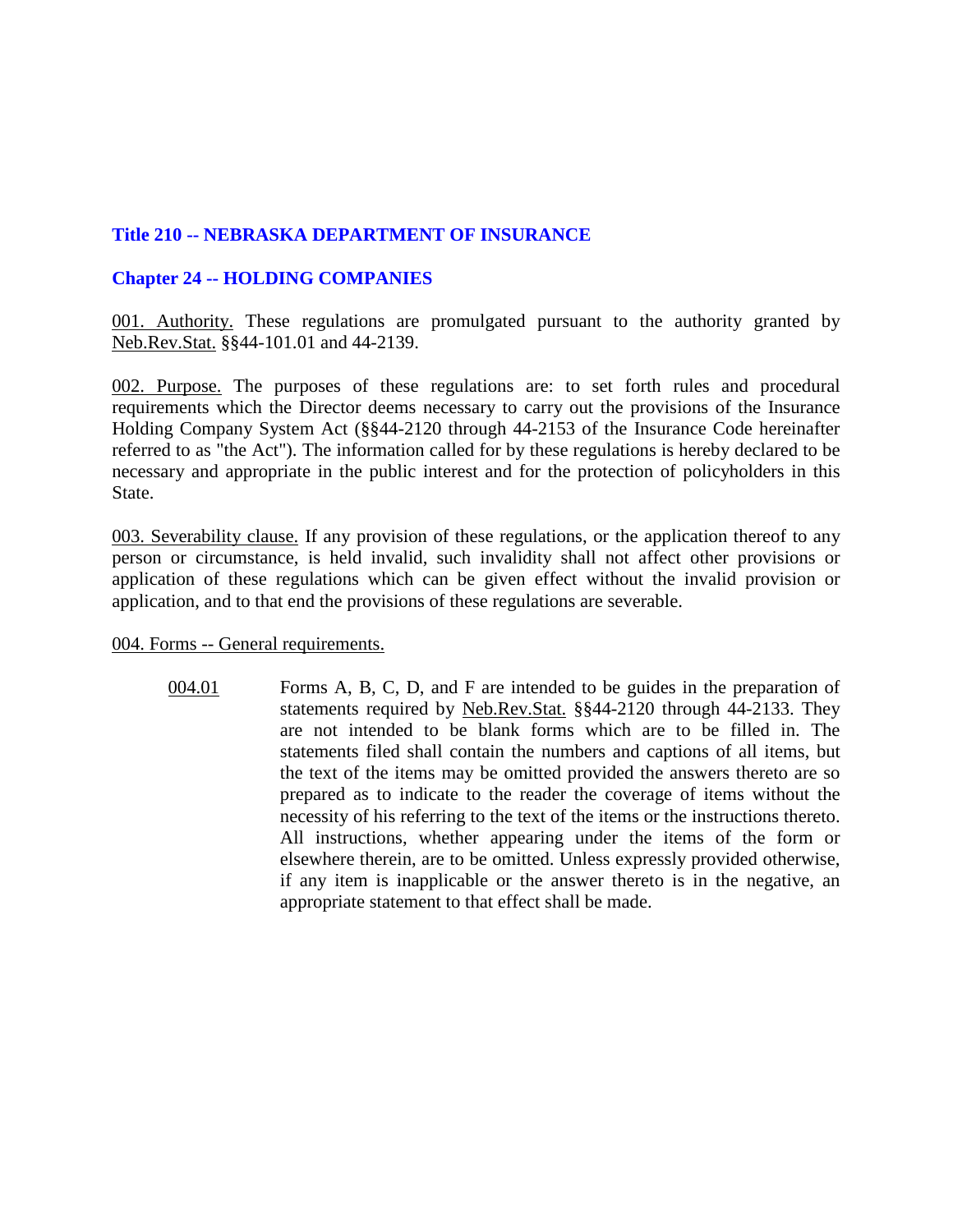- 004.02 Two complete copies of each statement including exhibits and all other papers and documents filed as a part thereof, shall be filed with the Director by personal delivery or mail addressed to: Insurance Director of the State of Nebraska, 941 "O" Street, Suite 400, Lincoln, Nebraska 68508, Attention: Director of Insurance. Alternatively, statements other than the Form A statement required by Neb.Rev.Stat. § 44-2126 may be submitted to the Department via electronic mail. At least one of the copies shall be signed in the manner prescribed on the form. Unsigned copies shall be conformed. If the signature of any person is affixed pursuant to a power of attorney or other similar authority, a copy of such power of attorney or other authority shall also be filed with the statement.
- 004.03 If an applicant requests a hearing on a consolidated basis under Neb.Rev.Stat. §44-2127(3) of the Act, in addition to filing the Form A with the commissioner, the applicant shall file a copy of Form A with the National Association of Insurance Commissioners (NAIC) in electronic form.
- 004.04 Statements should be prepared electronically. Statements shall be easily readable and suitable for review and reproduction. Debits in credit categories and credits in debit categories shall be designated so as to be clearly distinguishable as such on photocopies. Statements shall be in the English language and monetary values shall be stated in United States currency. If any exhibit or other paper or document filed with the statement is in a foreign language, it shall be accompanied by a translation into the English language and any monetary value shown in a foreign currency normally shall be converted into United States currency.

#### 005. Forms -- Incorporation by reference, summaries, and omissions

005.01 Information required by any item of Form A, Form B, Form D, or Form F may be incorporated by reference in answer or partial answer to any other item. Information contained in any financial statement, annual report, proxy statement, statement filed with a governmental authority, or any other document may be incorporated by reference in answer or partial answer to any item of Form A, Form B, Form D, or Form F provided such document is filed as an exhibit to the statement. Excerpts of documents may be filed as exhibits if the documents are extensive. Documents already on file with the Director which were filed within three years need not be attached as exhibits. References to information contained in exhibits or in documents already on file shall clearly identify the material and shall specifically indicate that such material is to be incorporated by reference in answer to the item. Matter shall not be incorporated by reference in any case where such incorporation would render the statement incomplete, unclear or confusing.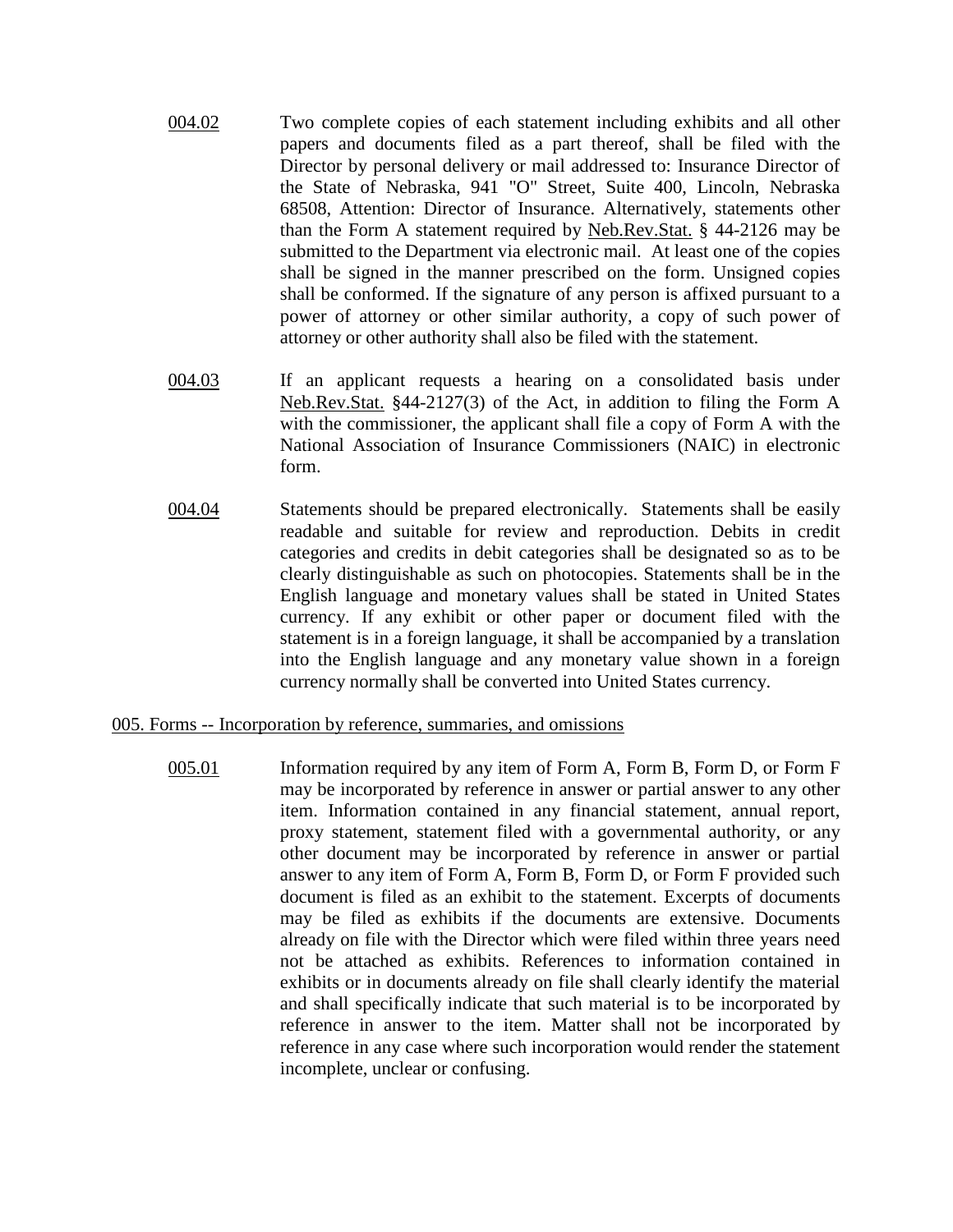005.02 Where an item requires a summary or outline of the provisions of any document, only a brief statement shall be made as to the most important provisions of the document. In addition to such statement, the summary or outline may incorporate by reference particular parts of any exhibit or document on file with the Director which was filed within three years and may be qualified in its entirety by such reference. In any case where two or more documents required to be filed as exhibits are substantially identical in all material respects except as to the parties thereto, the dates of execution, or other details, a copy of only one of such documents need be filed with a schedule identifying the omitted documents and setting forth the material details in which such documents differ from the documents, a copy of which is filed.

006. Forms -- Information unknown or unavailable and extension of time to furnish.

- 006.01 If it is impractical to furnish any required information, document or report at the time it is required to be filed, there may be filed with the Director a separate document:
	- 006.01A Identifying the information, document or report in question;
	- 006.01B Stating why the filing thereof at the time required is impractical; and
	- 006.01C Requesting an extension of time for filing the information, document or report to a specified date. The request for extension shall be deemed granted unless the Director, within 60 days after receipt thereof, enters an order denying the request.

007. Forms -- Additional information and exhibits. In addition to the information expressly required to be included in Form A, Form B, Form C, Form D, and Form F, there shall be added such further material information, if any, as may be necessary to make the information contained therein not misleading. The person filing may also file such exhibits as it may desire in addition to those expressly required by the statement. Such exhibits shall be so marked as to indicate clearly the subject matters to which they refer.

008. Forms - Amendments.

008.01 Any amendment for Form A, Form B, Form C, Form D, or Form F shall include on the top of the cover page the phrase:

"Amendment No. \_\_\_\_\_\_\_\_\_\_\_\_\_\_\_ to Form \_\_\_\_\_\_\_\_\_\_\_\_\_\_\_\_\_\_\_ of

\_\_\_\_\_\_\_\_\_\_\_\_\_\_\_\_\_\_\_\_\_\_\_\_\_\_\_\_. Name

\_\_\_\_\_\_\_\_\_\_\_\_\_\_\_\_\_\_\_\_\_\_\_\_\_\_\_\_ Date of Amendment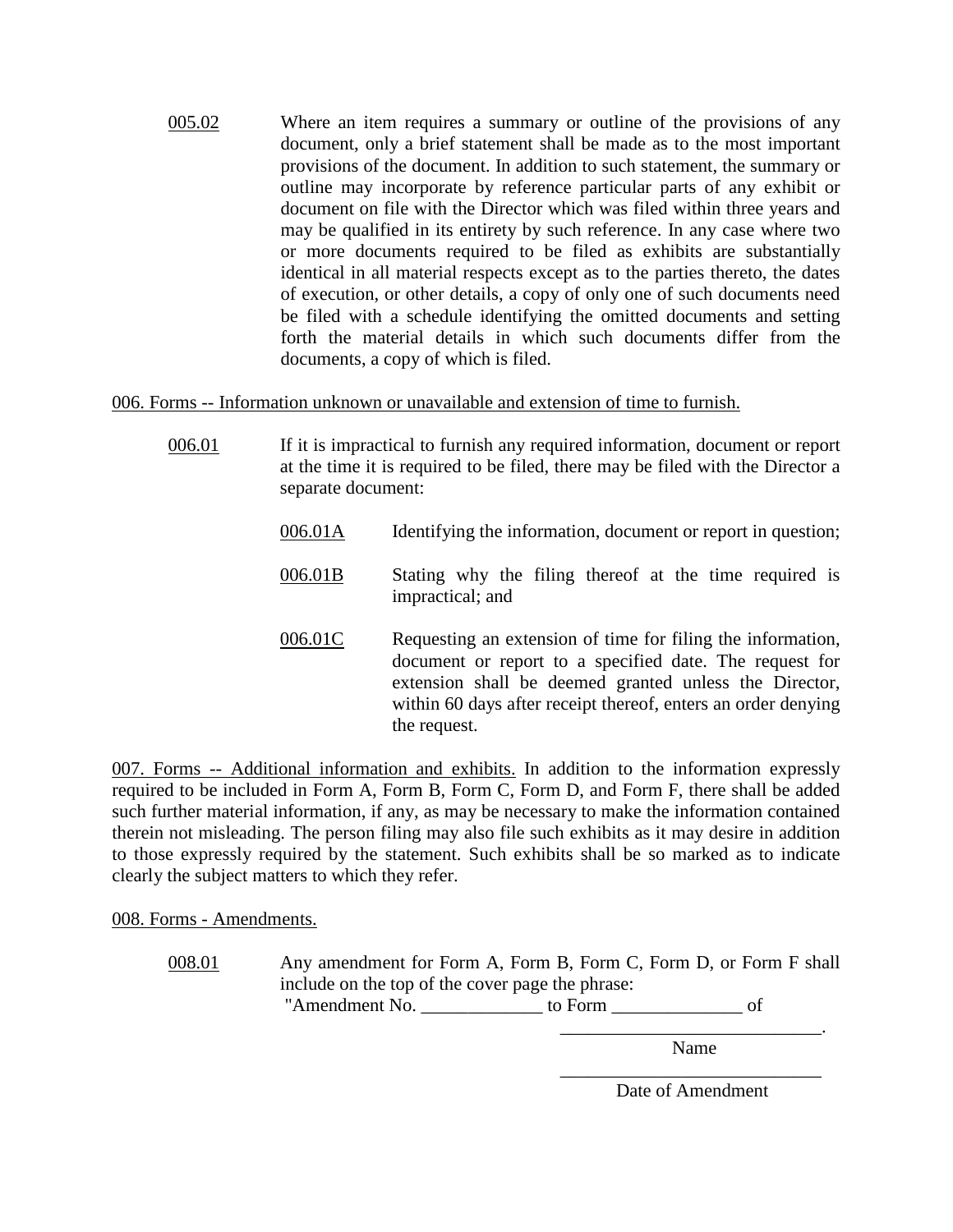008.02 The applicant shall promptly advise the Director of any changes in the information so furnished arising subsequent to the date upon which such information was furnished but prior to the Director's disposition of the application.

## 009. Definitions.

- 009.01 "Executive officer" means chief executive officer, chief operating officer, chief financial officer, treasurer, secretary, controller, and any other individual performing functions corresponding to those performed by the foregoing officers under whatever title.
- 009.02 "Foreign insurer" shall mean an insurer as defined in Neb.Rev.Stat. §44-103(3) and shall include an alien insurer except where noted otherwise.
- 009.03 "Ultimate controlling person" means that person which is not controlled by any other person.
- 009.04 Unless the context otherwise requires, other terms found in these regulations and in Neb.Rev.Stat. §44-2121 are used as defined in the said Section. Other nomenclature or terminology is according to the Insurance Code, or industry usage if not defined by the Code.

010. Subsidiaries of domestic insurers. The authority to invest in subsidiaries under §44-2122 and §44-2123, is in addition to any authority to invest in subsidiaries which may be contained in any other provision of the Insurance Code.

011. Acquisition of control -- Statement filing. A person required to file a statement pursuant to §44-2126 shall furnish the required information on Form A, hereby made a part of this regulation.

012. Amendments to Form A. The applicant shall promptly advise the Director of any changes in the information so furnished on Form A arising subsequent to the date upon which such information was furnished but prior to the Director's disposition of the application.

013. Acquisition of domestic insurers.

013.01 If the person being acquired is a "domestic insurer" [solely because of the provisions of §44-2126(3)], the name of the domestic insurer on the cover page should be clearly indicated along with the name of the parent holding company, if applicable, as follows:

"ABC Insurance Company, a subsidiary of XYZ Holding Company."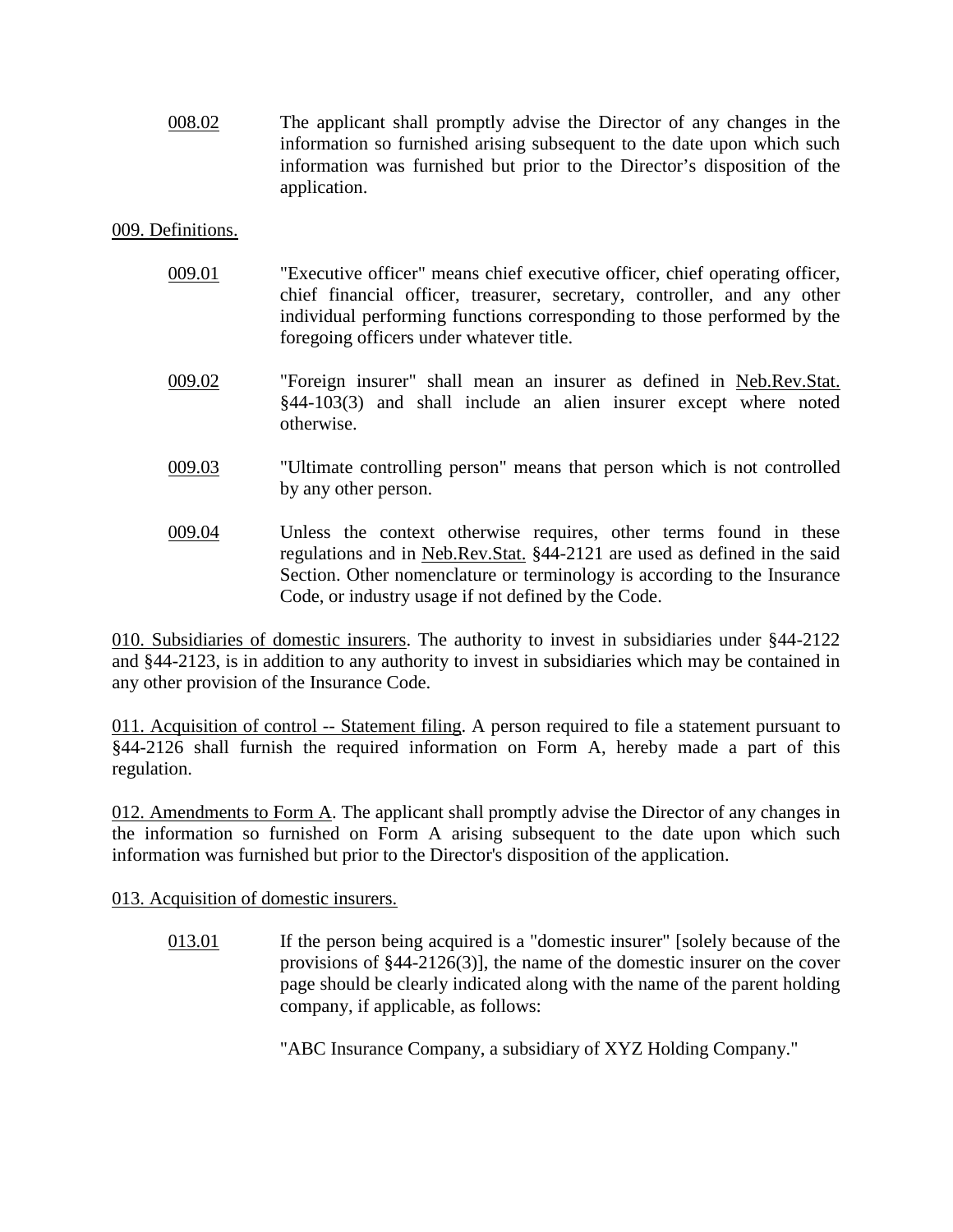013.02 Where a domestic insurer is being acquired, references to "the insurer" contained in Form A shall refer to both the domestic subsidiary and the person being acquired.

014. Registration of insurers -- Statement filing. An insurer required to file a statement pursuant to §44-2132 shall furnish the required information on Form B, hereby made a part of these regulations.

015. Summary of registration -- Statement filing. An insurer required to file an annual registration statement pursuant to §44-2132, is also required to furnish information required on Form C, hereby made a part of these regulations.

016. Alternative and consolidated registrations.

- 016.01 Any authorized insurer may file a registration statement on behalf of any affiliated insurer or insurers which are required to register under §44-2132. A registration statement may include information regarding any insurer in the insurance holding company system even if such insurer is not authorized to do business in this State. In lieu of filing a registration statement on Form B, the authorized insurer may file a copy of the registration statement or similar report which it is required to file in its State of domicile, provided:
	- 016.01A the statement or report contains substantially similar information required to be furnished on Form B; and
	- 016.01B the filing insurer is the principal insurance company in the insurance holding company system.
- 016.02 The question of whether the filing insurer is the principal insurance company in the insurance holding company system is a question of fact and an insurer filing a registration statement or report in lieu of Form B on behalf of an affiliated insurer, shall set forth a simple statement of facts which will substantiate the filing insurer's claim that it, in fact, is the principal insurer in the insurance holding company system.
- 016.03 With the prior approval of the Director, an unauthorized insurer may follow any of the procedures which could be done by an authorized insurer under paragraph 016.01 above.
- 016.04 Any insurer may take advantage of the provisions of §§44-2132(8) or 44-2132(9) of the Act without obtaining the prior approval of the Director. The Director, however, reserves the right to require individual filings if he deems such filings necessary in the interest of clarity, ease of administration or the public good.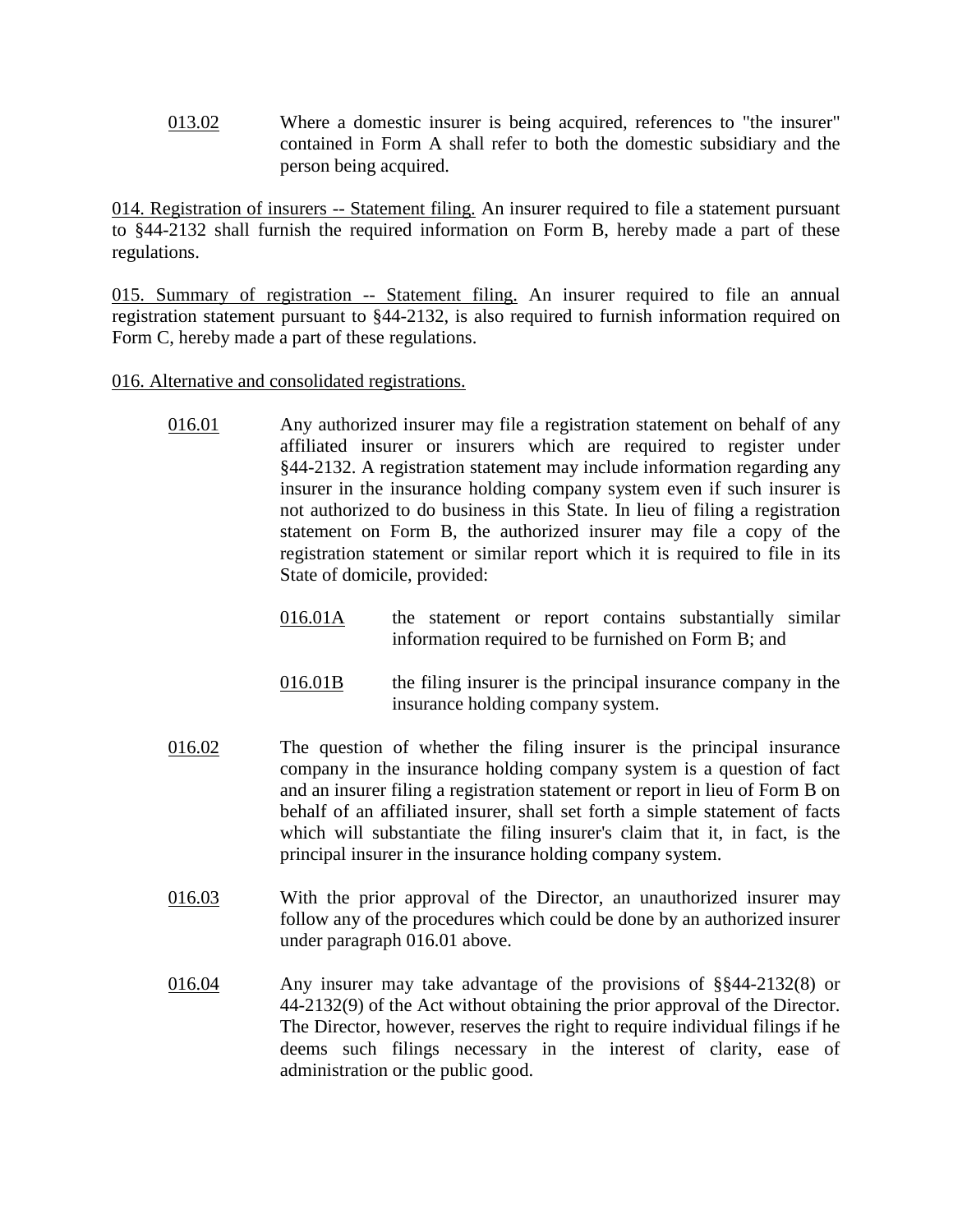#### 017. Disclaimers and termination of registration.

- 017.01 A disclaimer of affiliation or a request for termination of registration claiming that a person does not, or will not upon the taking of some proposed action, control another person (hereinafter referred to as the "subject") shall contain the following information:
	- 017.01A the number of authorized, issued and outstanding voting securities of the subject;
	- 017.01B with respect to the person whose control is denied and all affiliates of such person, the number and percentage of shares of the subject's voting securities which are held of record or known to be beneficially owned, and the number of such shares concerning which there is a right to acquire, directly or indirectly;
	- 017.01C all material relationships and bases for affiliation between the subject and the person whose control is denied and all affiliates of such person; and
	- 017.01D a statement explaining why such person should not be considered to control the subject.
- 017.02 A disclaimer of affiliation or a request for termination of registration shall be deemed to have been granted unless the Director, within 30 days after he receives the complete filing, notifies the registrant otherwise.

### 018. Transactions subject to prior notice -- Notice filing.

- 018.01 An insurer required to give notice of a proposed transaction pursuant to §44-2133(2) of the Act shall furnish the required information on Form D, hereby made a part of these regulations.
- 018.02 Agreements for cost sharing services and management services shall at a minimum and as applicable:
	- 018.02A Identify the person providing services and the nature of such services;
	- 018.02B Set forth the methods to allocate costs;
	- 018.02C Require timely settlement, not less frequently than on a quarterly basis, and compliance with the requirements in the Accounting Practices and Procedures Manual;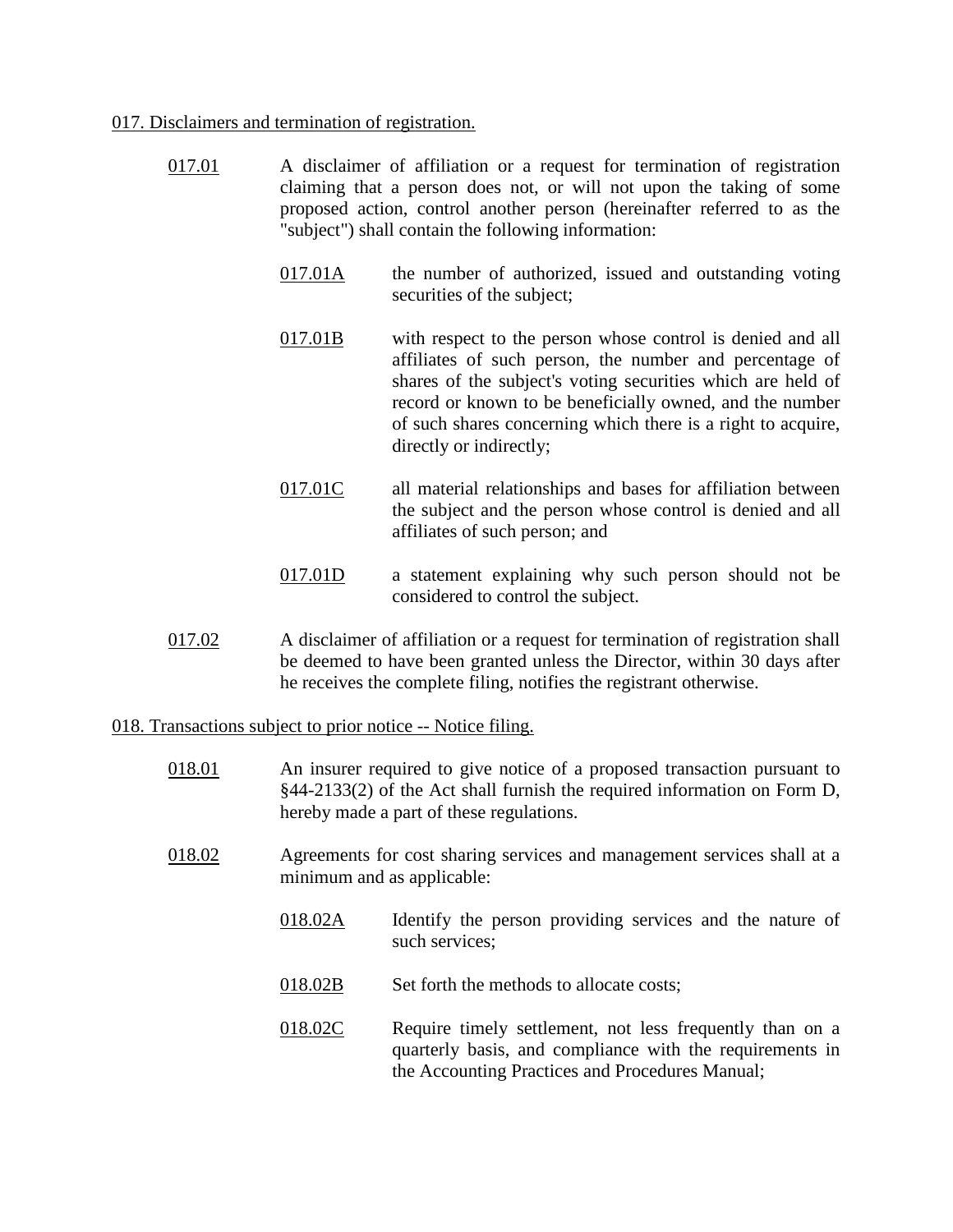- 018.02D Prohibit advancement of funds by the insurer to the affiliate except to pay for services defined in the agreement;
- 018.02E State that the insurer will maintain oversight for functions provided to the insurer by the affiliate and that the insurer will monitor services annually for quality assurance;
- 018.02F Define books and records of the insurer to include all books and records developed or maintained under or related to the agreement;
- 018.02G Specify that all books and records of the insurer are and remain the property of the insurer and are subject to control of the insurer;
- 018.02H State that all funds and invested assets of the insurer are the exclusive property of the insurer, held for the benefit of the insurer and are subject to the control of the insurer;
- 018.02I Include standards for termination of the agreement with and without cause;
- 018.02J Include provisions for indemnification of the insurer in the event of gross negligence or willful misconduct on the part of the affiliate providing the services;
- 018.02K Specify that, if the insurer is placed in receivership or seized by the director under the Nebraska Insurers Supervision, Rehabilitation, and Liquidation Act:
	- (a) all of the rights of the insurer under the agreement extend to the receiver or director; and
	- (b) all books and records will immediately be made available to the receiver or the director, and shall be turned over to the receiver or director immediately upon the receiver or the director's request;
- 018.02L Specify that the affiliate has no automatic right to terminate the agreement if the insurer is placed in receivership pursuant to the Nebraska Insurers Supervision, Rehabilitation, and Liquidation Act; and
- 018.02M Specify that the affiliate will continue to maintain any systems, programs, or other infrastructure notwithstanding a seizure by the commissioner under the Nebraska Insurers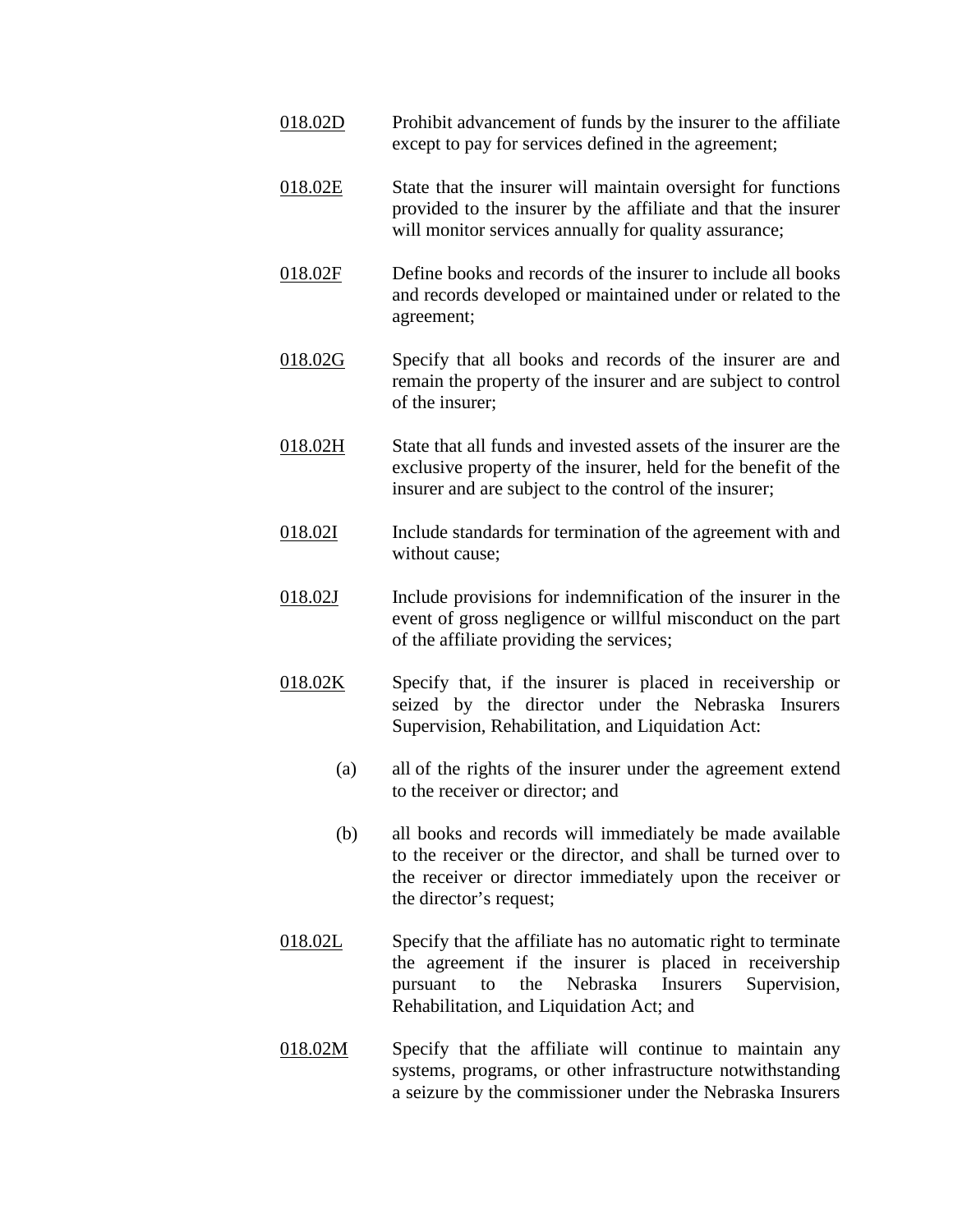Supervision, Rehabilitation, and Liquidation Act, and will make them available to the receiver, for so long as the affiliate continues to receive timely payment for services rendered.

019. Enterprise risk report. The ultimate controlling person of an insurer required to file an enterprise risk report pursuant to §44-2132(12) shall furnish the required information on Form F, hereby made a part of these regulations.

020. Extraordinary dividends and other distributions. Requests for approval of extraordinary dividends or any other extraordinary distribution to shareholders shall include the following:

| 020.01 |                                                                                                                                                | The amount of the proposed dividend;                                                                                                                                                                                                                                                                                                                                                                                       |
|--------|------------------------------------------------------------------------------------------------------------------------------------------------|----------------------------------------------------------------------------------------------------------------------------------------------------------------------------------------------------------------------------------------------------------------------------------------------------------------------------------------------------------------------------------------------------------------------------|
| 020.02 |                                                                                                                                                | The date established for payment of the dividend;                                                                                                                                                                                                                                                                                                                                                                          |
| 020.03 |                                                                                                                                                | A statement as to whether the dividend is to be in cash or other property<br>and, if in property, a description thereof, its cost, and its fair market value<br>together with an explanation of the basis for valuation;                                                                                                                                                                                                   |
| 020.04 | A copy of the calculations determining that the proposed dividend is<br>extraordinary. The work paper shall include the following information: |                                                                                                                                                                                                                                                                                                                                                                                                                            |
|        | 020.04A                                                                                                                                        | The amounts, dates and form of payment of all dividends or<br>distributions (including regular dividends but excluding<br>distributions of the insurer's own securities) paid within the<br>period of 12 consecutive months ending on the date fixed<br>for payment of the proposed dividend for which approval is<br>sought and commencing on the day after the same day of<br>the same month in the last preceding year; |
|        | 020.04B                                                                                                                                        | Surplus as regards policyholders (total capital and surplus)<br>as of the 31st day of December next preceding;                                                                                                                                                                                                                                                                                                             |
|        | 020.04C                                                                                                                                        | If the insurer is a life insurer, the net gain from operations<br>for the 12-month period ending the 31st day of December<br>next preceding;                                                                                                                                                                                                                                                                               |
|        | 020.04D                                                                                                                                        | If the insurer is not a life insurer, the net income less<br>realized capital gains for the 12-month period ending the<br>31st day of December next preceding and the two<br>preceding 12-month periods; and                                                                                                                                                                                                               |
|        | 020.05E                                                                                                                                        | If the insurer is not a life insurer, the dividends paid to<br>stockholders excluding distributions of the insurer's own<br>securities in the preceding two calendar years.                                                                                                                                                                                                                                                |
|        |                                                                                                                                                |                                                                                                                                                                                                                                                                                                                                                                                                                            |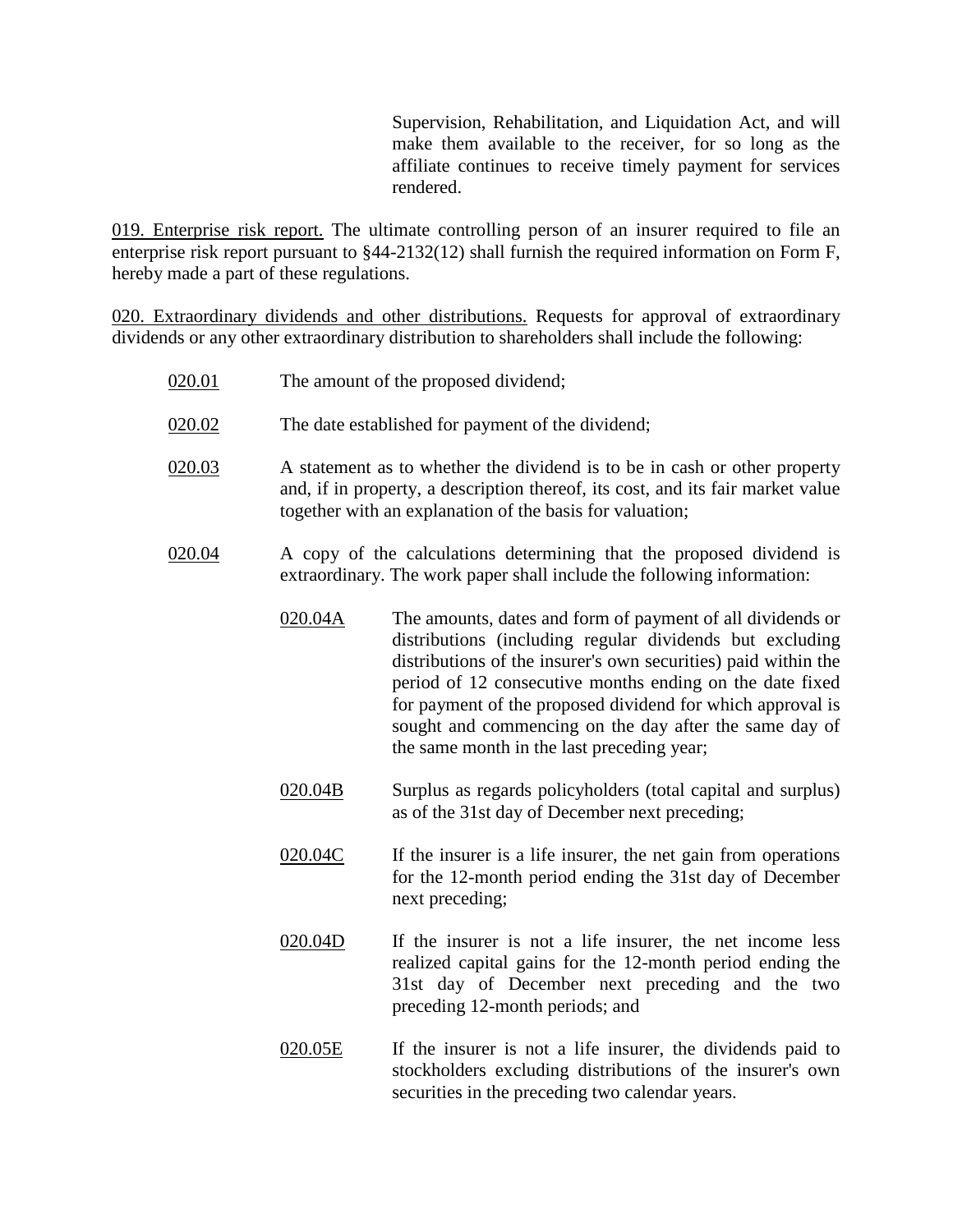- 020.05 A balance sheet and statement of income for the period intervening from the last annual statement filed with the Director and the end of the month preceding the month in which the request for dividend approval is submitted; and
- 020.06 A brief statement as to the effect of the proposed dividend upon the insurer's surplus and the reasonableness of surplus in relation to the insurer's outstanding liabilities and the adequacy of surplus relative to the insurer's financial needs.
- 020.07 Subject to §§44-2134 and §44-325, each registered insurer shall give notice to the Director of all dividends and other distributions to shareholders within five (5) business days following the declaration thereof, and shall not pay any such dividends or other distributions to shareholders within ten (10) business days following receipt of such notice by the Director unless, for good cause shown, the Director has approved payment within such ten (10) business day period. The same information required by subsection 020.04 shall be submitted to the Director.

021. Adequacy of surplus. The factors set forth in §44-2136 are not intended to be an exhaustive list. In determining the adequacy and reasonableness of an insurer's surplus no single factor shall be controlling. The Director, instead, will consider the net effect of all of these factors plus other factors bearing on the financial condition of the insurer. In comparing the surplus maintained by other insurers, the Director will consider the extent to which each of these factors varies from company to company and in determining the quality and liquidity of investments in subsidiaries, the Director will consider the individual subsidiary and may discount or disallow its valuation to the extent that the individual investments so warrant.

022. Effective Date. This regulation shall become effective January 1, 2013.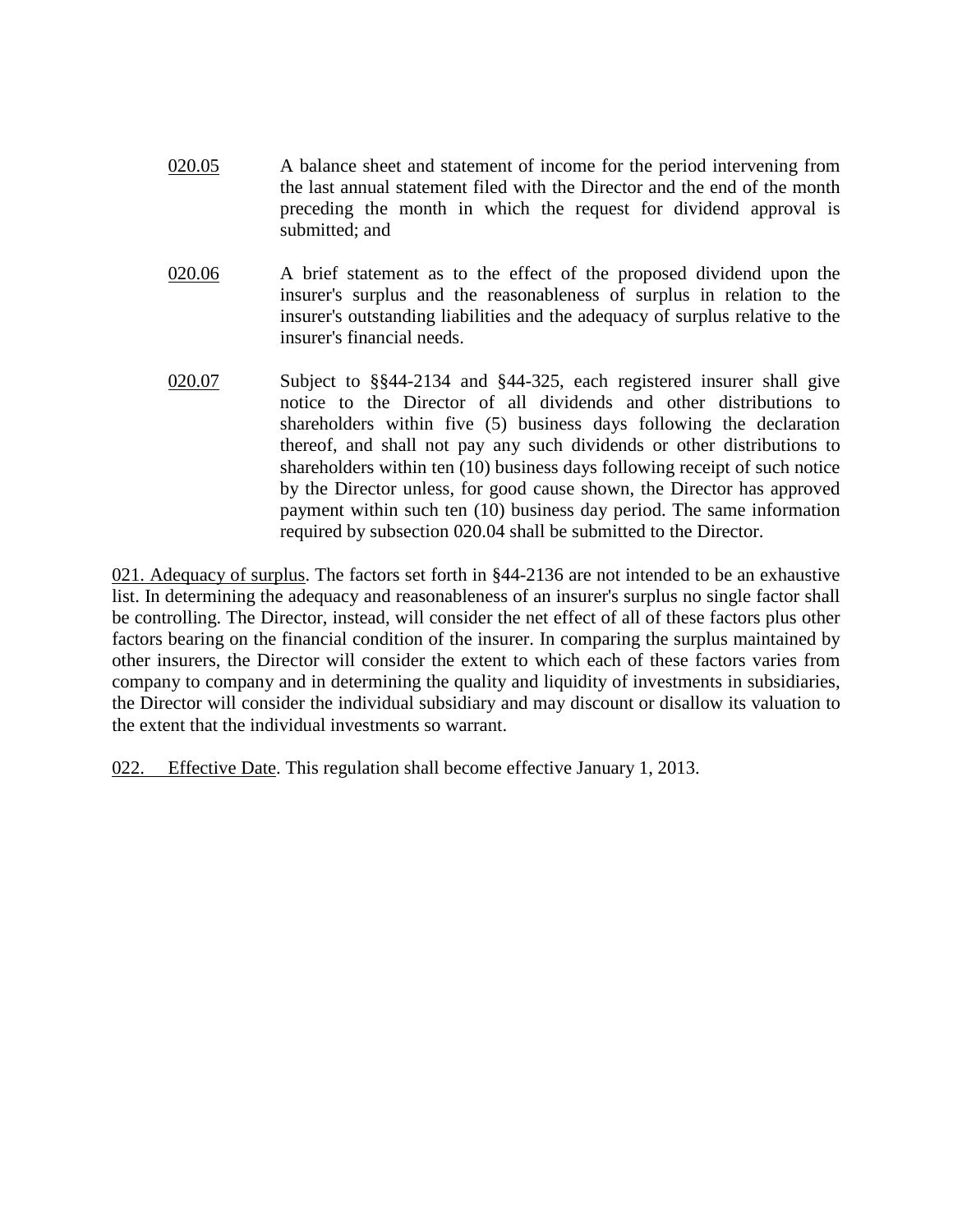## **FORM A**

# STATEMENT REGARDING THE ACQUISITION OF CONTROL OF OR MERGER WITH A DOMESTIC INSURER

|                                                               | Name of Domestic Insurer                                                             |
|---------------------------------------------------------------|--------------------------------------------------------------------------------------|
|                                                               | BY                                                                                   |
|                                                               |                                                                                      |
|                                                               | Name of Acquiring Person (Applicant)                                                 |
|                                                               | Filed with the Insurance Department of (State of domicile of insurer being acquired) |
|                                                               |                                                                                      |
|                                                               | Dated: $20$                                                                          |
| Correspondence Concerning This Statement Should be Addressed: | Name, Title, Address and Telephone Number of Individual to Whom Notices and          |
|                                                               |                                                                                      |
|                                                               |                                                                                      |
|                                                               |                                                                                      |
|                                                               | <b>FORM A</b>                                                                        |

Item 1. Insurer and Method of Acquisition.

State the name and address of the domestic insurer to which this application relates and a brief description of how control is to be acquired.

Item 2. Identity and Background of the Applicant.

(a) State the name and address of the applicant seeking to acquire control over the insurer.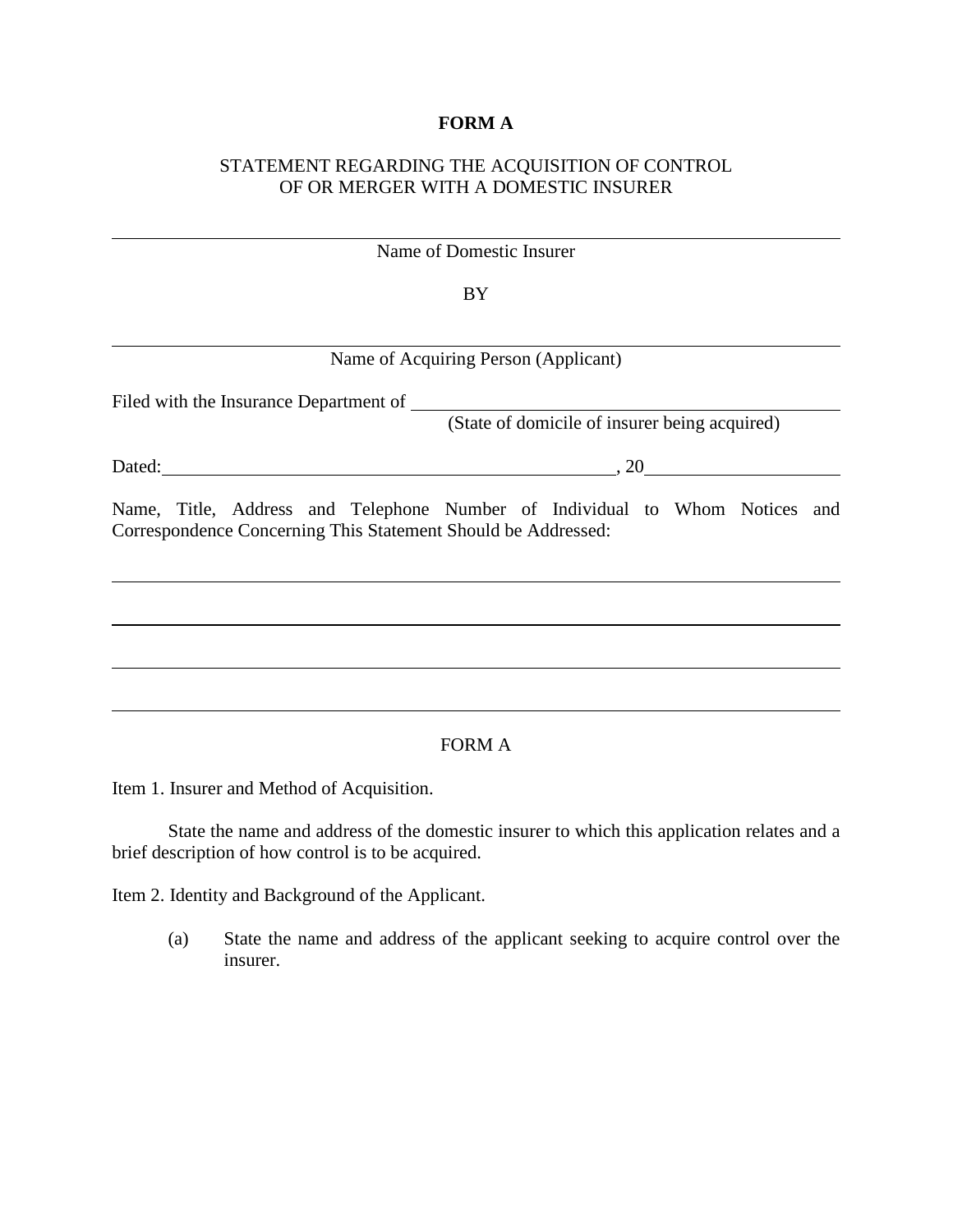- (b) If the applicant is not an individual, state the nature of its business operations for the past five years or for such lesser period as such person and any predecessors thereof shall have been in existence. Briefly describe the business intended to be done by the applicant and the applicant's subsidiaries.
- (c) Furnish a chart or listing clearly presenting the identities of the interrelationships among the applicant and all affiliates of the applicant. Indicate in such chart or listing the percentage of voting securities of each such person which is owned or controlled by the applicant or by any other such person. If control of any person is maintained other than by the ownership of control of voting securities, indicate the basis of such control. As to each person specified in such chart or listing indicate the type of organization (e.g. -- corporation, trust, partnership) and the state or other jurisdiction of domicile. If court proceedings looking toward a reorganization or liquidation are pending with respect to any such person, indicate which person, and set forth the title of the court, nature of proceedings and the date when commenced.

Item 3. Identity and Background of Individuals Associated With the Applicant.

On the biographical affidavit, include a third party background check, and state the following with respect to: (1) the applicant if the applicant is an individual or (2) all persons who are directors, executive officers or owners of 10% or more of the voting securities of the applicant if the applicant is not an individual:

- (a) Name and business address:
- (b) Present principal business activity, occupation or employment including position and office held and the name, principal business and address of any corporation or other organization in which such employment is carried on;
- (c) Material occupations, positions, offices or employment during the last five years, giving the starting and ending dates of each and the name, principal business and address of any business corporation or other organization in which each such occupation, position, office or employment was carried on; if any required licensing by or registration with any federal, state or municipal governmental agency, indicate such fact, the current status of such licensing or registration, and an explanation of any surrender, revocation, suspension or disciplinary proceedings in connection therewith;
- (d) Whether or not such person has ever been convicted in a criminal proceeding (excluding minor traffic violations) during the last ten years and, if so, give the date, nature of conviction, name and location of court, and penalty imposed or other disposition of the case.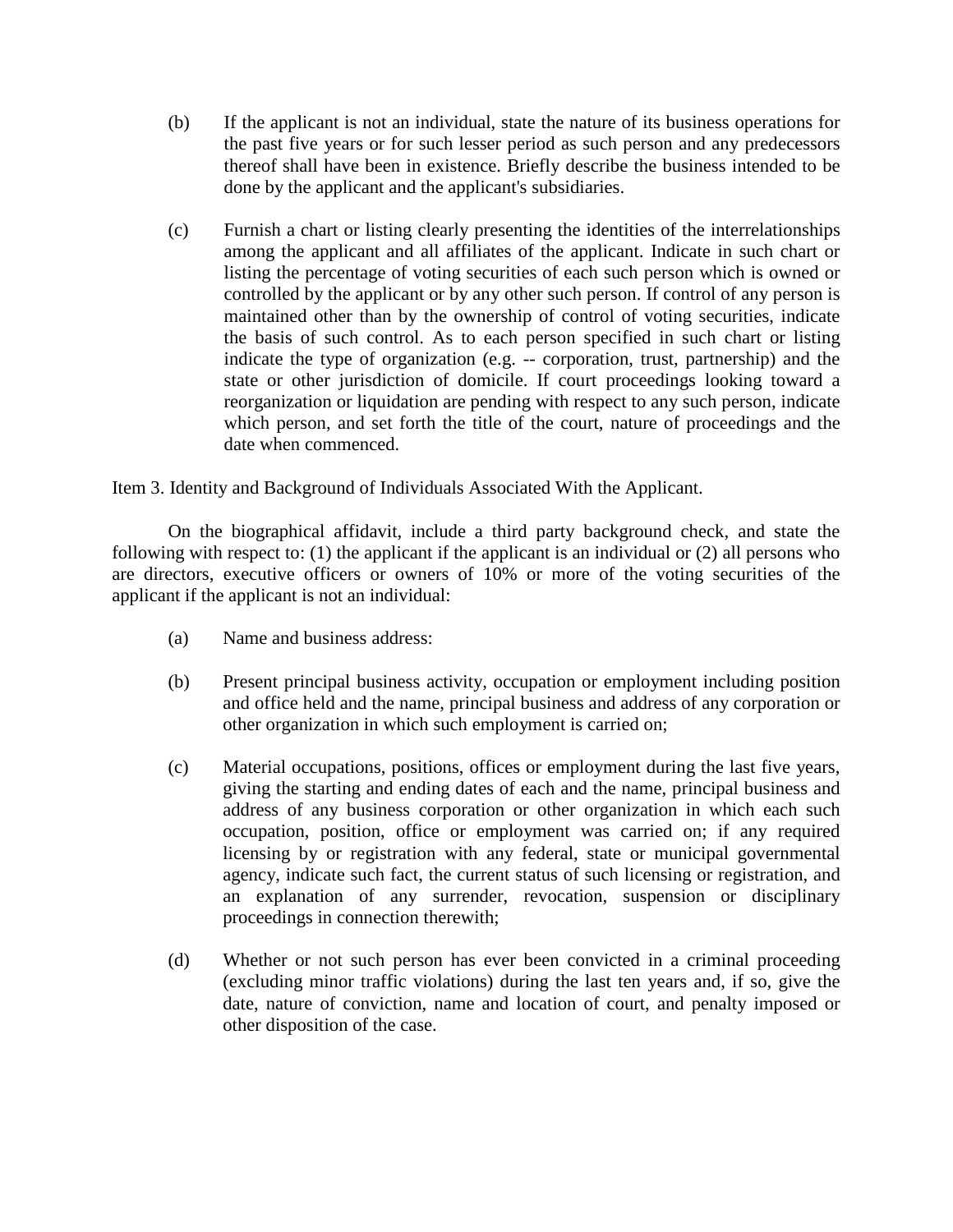Item 4. Nature, Source and Amount of Consideration.

- (a) Describe the nature, source and amount of funds or other considerations used or to be used in effecting the merger or other acquisition of control. If any part of the same is represented or is to be represented by funds or other consideration borrowed or otherwise obtained for the purpose of acquiring, holding, or trading securities, furnish a description of the transaction, the names of the parties thereto, the relationship, if any, between the borrower and the lender, the amounts borrowed or to be borrowed, and copies of all agreements, promissory notes and security arrangements relating thereto.
- (b) Explain the criteria used in determining the nature and amount of such consideration.
- (c) If the source of the consideration is a loan made in the lender's ordinary course of business and if the applicant wishes the identity of the lender to remain confidential, he must specifically request that the identity be kept confidential.

Item 5. Future Plans for Insurers.

Describe any plans or proposals which the applicant may have to declare an extraordinary dividend, to liquidate such insurer, to sell its assets to or merge it with any person or persons or to make any other material change in its business operations or corporate structure or management.

Item 6. Voting Securities to Be Acquired.

State the number of shares of the insurer's voting securities which the applicant, its affiliates and any person listed in Item 3 plan to acquire, and the terms of the offer, request invitation, agreement or acquisition, and a statement as to the method by which the fairness of the proposal was arrived at.

Item 7. Ownership of Voting Securities.

State the amount of each class of any voting security of the insurer which is beneficially owned or concerning which there is a right to acquire beneficial ownership by the applicant, its affiliates or any person listed in Item 3.

Item 8. Contract, Arrangements or Understandings With Respect to Voting Securities of the Insurer.

Give a full description of any contracts, arrangements or understandings with respect to any voting security of the insurer in which the applicant, its affiliates or any persons listed in Item 3 is involved, including but not limited to transfer of any of the securities, joint ventures, loan or option arrangements, puts or calls, guarantees against loss or guarantees of profits,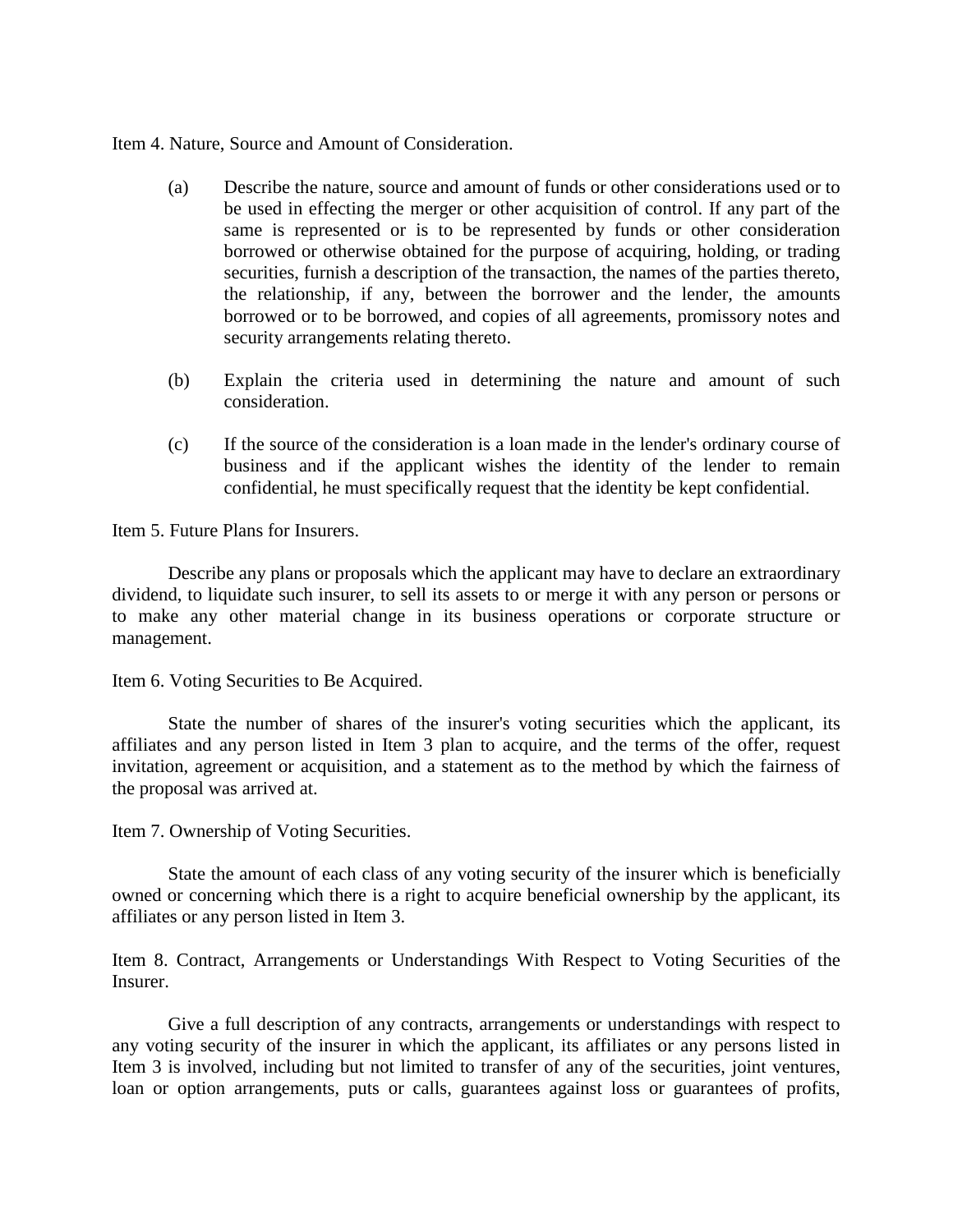division of losses or profits, or the giving or withholding of proxies. Such description shall identify the persons with whom such contracts, arrangements or understandings have been entered into.

Item 9. Recent Purchases of Voting Securities.

Describe any purchases of any voting securities of the insurer by the applicant, its affiliates or any person listed in Item 3 during the 12 calendar months preceding the filing of this statement. Include in such description the dates of purchase, the names of the purchasers, and the consideration paid or agreed to be paid therefor. State whether any such shares so purchased are hypothecated.

Item 10. Recent Recommendations to Purchase.

Describe any recommendations to purchase any voting security of the insurer made by the applicant, its affiliates or any person listed in Item 3, or by anyone based upon interviews or at the suggestion of the applicant, its affiliates or any person listed in Item 3 during the 12 calendar months preceding the filing of this statement.

Item 11. Agreements With Broker-Dealers.

Describe the terms of any agreement, contract or understanding made with any brokerdealer as to solicitation of voting securities of the insurer for tender, and the amount of any fees, commissions or other compensation to be paid to broker-dealers with regard thereto.

Item 12. Financial Statements and Exhibits.

- (a) Financial statements, exhibits, and three-year financial projections of the insurer(s) shall be attached to this statement as an appendix, but list under this item the financial statements and exhibits so attached.
- (b) The financial statements shall include the annual financial statements of the persons identified in Item 2(c) for the preceding five fiscal years (or for such lesser period as such applicant and its affiliates and any predecessors thereof shall have been in existence), and similar information covering the period from the end of such person's last fiscal year, if such information is available. Such statements may be prepared on either an individual basis or, unless the Director otherwise requires, on a consolidated basis if such consolidated statements are prepared in the usual course of business.

The annual financial statements of the applicant shall be accompanied by the certificate of an independent public accountant to the effect that such statements present fairly the financial position of the applicant and the results of its operations for the year then ended, in conformity with generally accepted accounting principles or with requirements of insurance or other accounting principles prescribed or permitted under law. If the applicant is an insurer which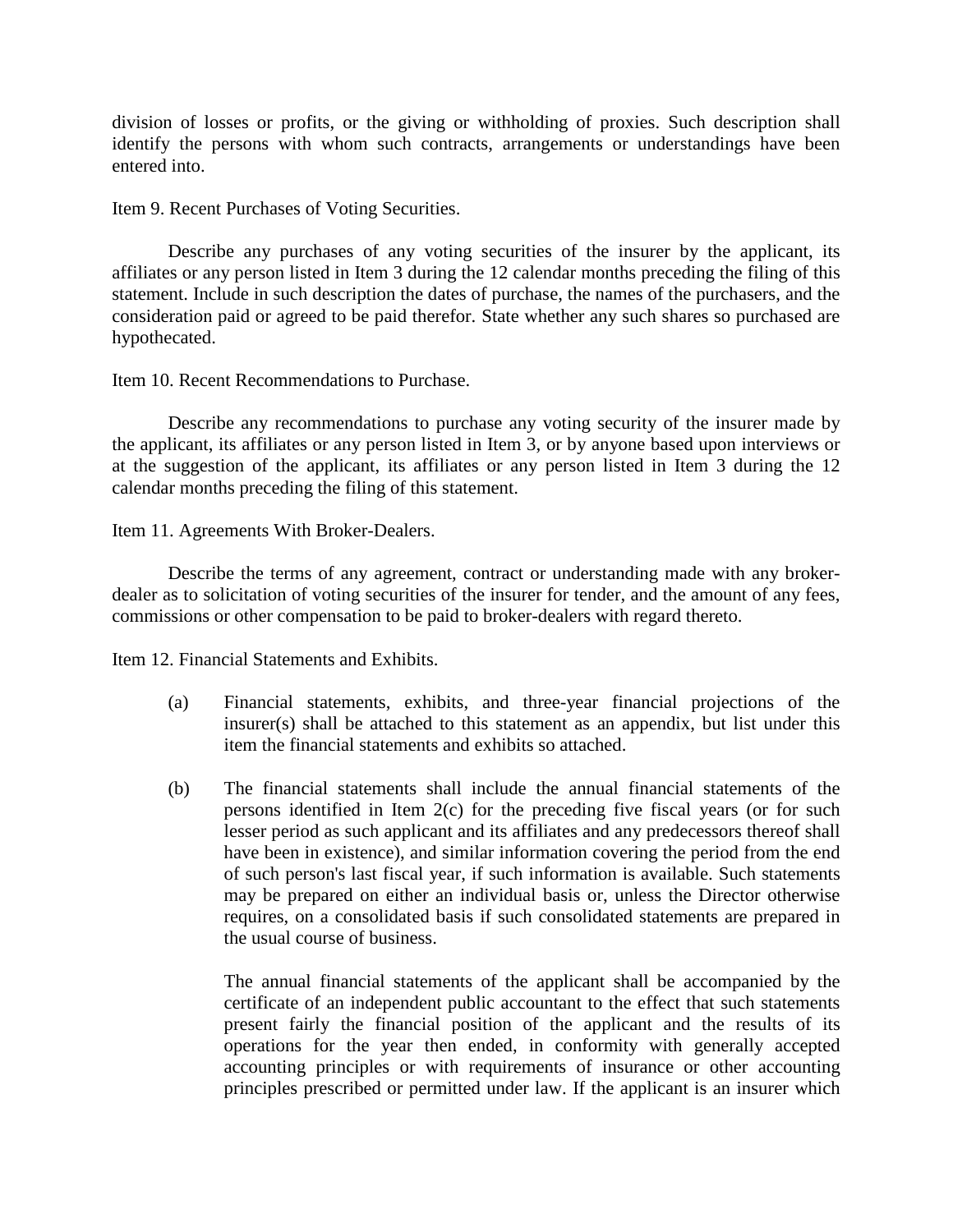is actively engaged in the business of insurance, the financial statements need not be certified, provided they are based on the Annual Statement of such person filed with the insurance department of the person's domiciliary State and are in accordance with the requirements of insurance or other accounting principles prescribed or permitted under the law and regulations of such state.

The required three-year financial projections shall use the proforma format proscribed by the National Association of Insurance Commissioners in the Uniform Certificate of Authority Application Form 13, or other such format approved by the Director.

(c) File as exhibits copies of all tender offers for, requests or invitations for, tenders of, exchange offers for, and agreements to acquire or exchange any voting securities of the insurer and (if distributed) of additional soliciting material relating thereto; any proposed employment, consultation, advisory or management contracts concerning the insurer; annual reports to the stockholders of the insurer and the applicant for the last two fiscal years; and any additional documents or papers required by Form A or 210 Neb. Admin. R. & Regs. 24-004 and 24-006.

Item 13. Agreement Requirements for Enterprise Risk Management.

Applicant agrees to provide, to the best of its knowledge and belief, the information required by Form F within 15 days after the end of the month in which the acquisition of control occurs.

Item 14. Signature and Certification.

Signature and certification of the following form:

## SIGNATURE

Pursuant to the requirements of §44-2126 and 210 Neb. Admin. R. & Regs. 24,  $\Box$  has caused this application to be duly signed on its behalf

(Name of Applicant) in the City of \_\_\_\_\_\_\_\_\_\_\_\_\_\_\_\_\_\_\_\_\_\_\_\_\_\_ and the State of \_\_\_\_\_\_\_\_\_\_\_\_\_\_\_\_ on the  $\frac{day}{f}$  of  $\frac{20}{f}$ 

(Seal)

(Name of Applicant)

By

(Name) (Title)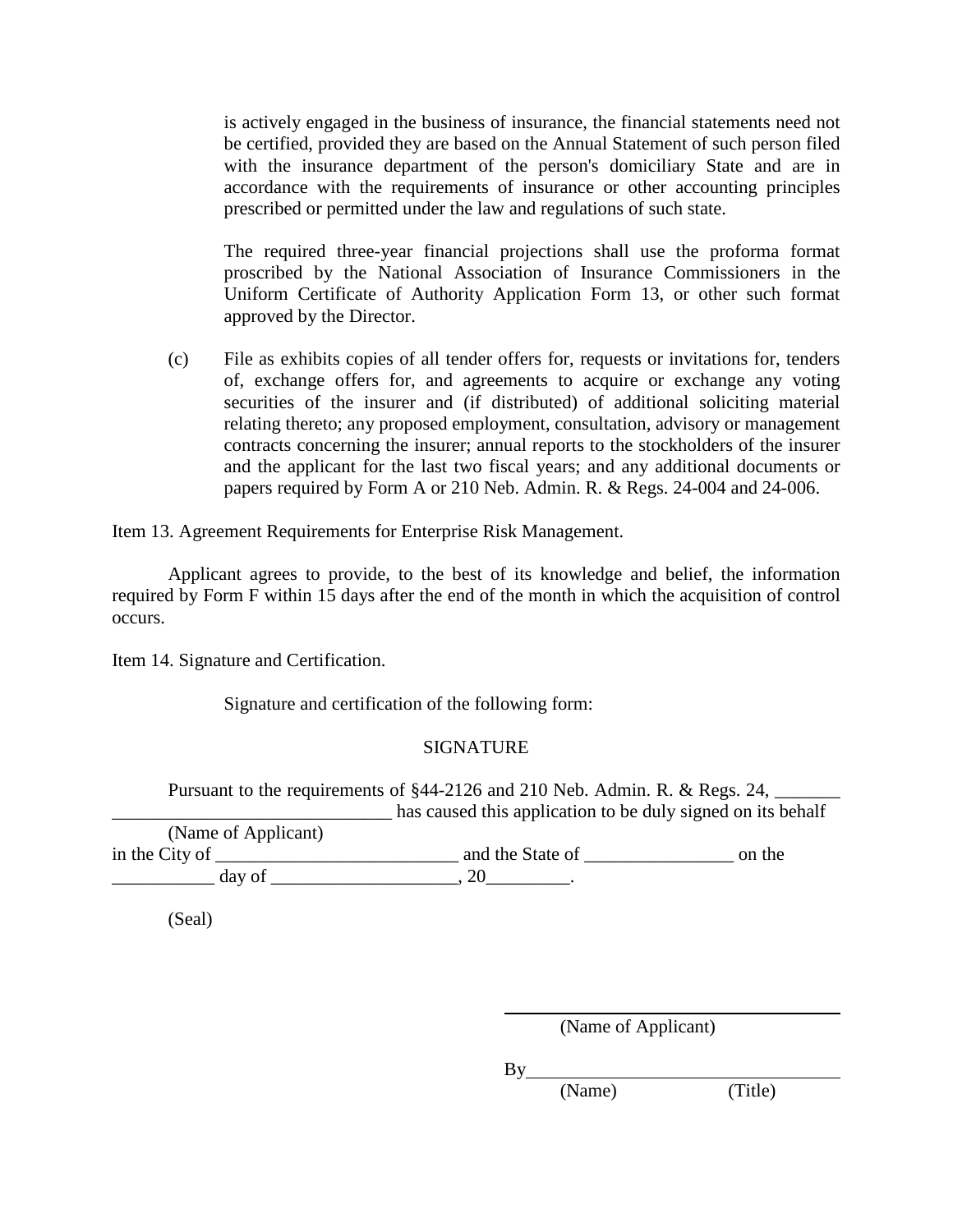Attest:

(Signature of Officer)

(Title)

# **CERTIFICATION**

|       | The undersigned deposes and says that (s) he has duly executed the attached application          |
|-------|--------------------------------------------------------------------------------------------------|
| dated | , for an on behalf of<br>.20                                                                     |
|       | (Name of Applicant)                                                                              |
| the   | of such company, and that (s) he is authorized to execute                                        |
|       | (Title of Officer)                                                                               |
|       | and file such instrument. Deponent further says that (s) he is familiar with such instrument and |
|       |                                                                                                  |

the contents thereof, and that the facts therein set forth are true to the best of his/her knowledge, information and belief.

(Signature)

(Type or print name beneath)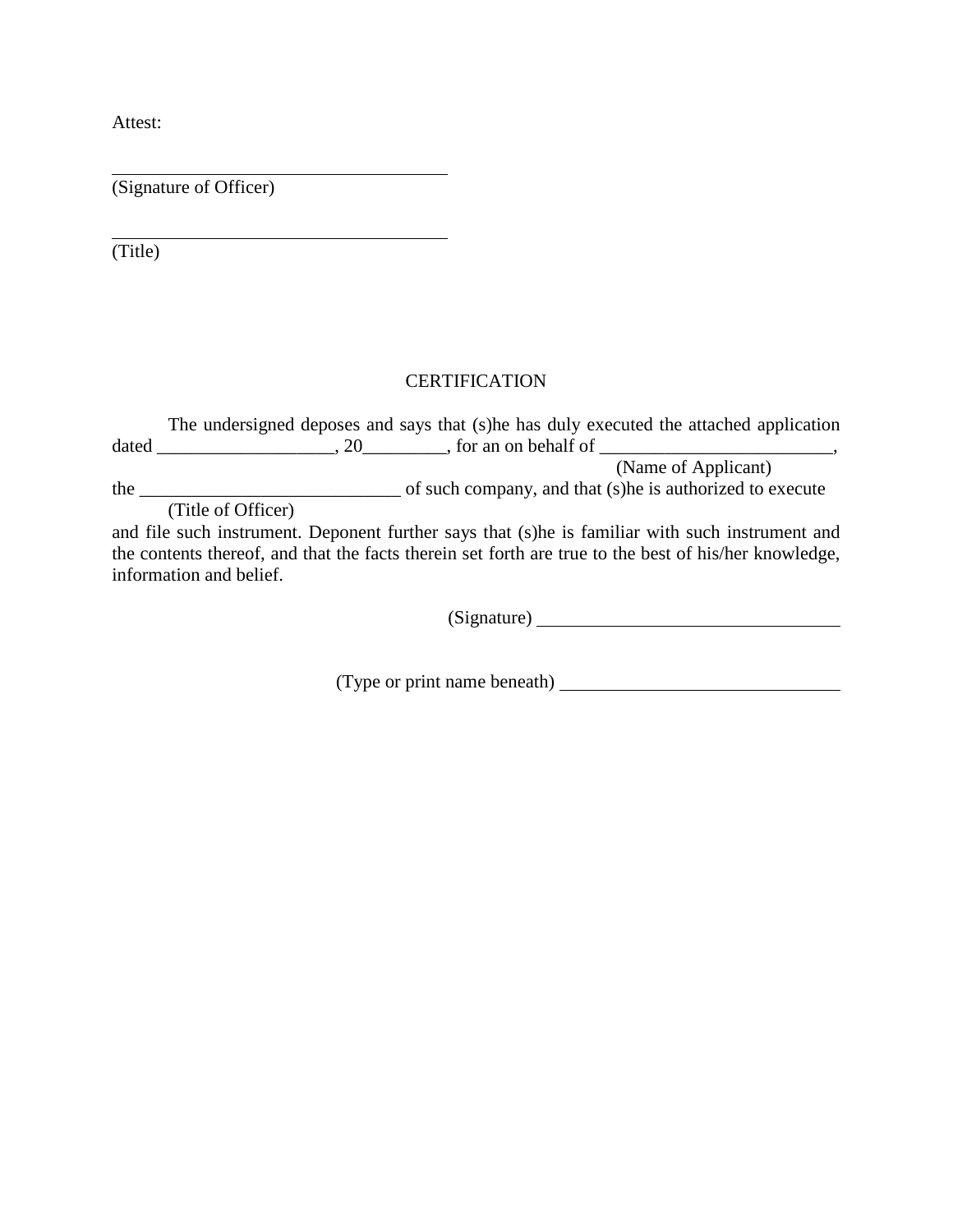## **FORM B**

## INSURANCE HOLDING COMPANY SYSTEM REGISTRATION STATEMENT

Filed with the Insurance Department of the State of \_\_\_\_\_\_\_\_\_\_\_\_\_\_\_\_\_\_\_\_\_\_\_\_\_\_\_\_\_

BY

Name of Registrant

On Behalf of the Following Insurance Companies

Name Address

Date \_\_\_\_\_\_\_\_\_\_\_\_\_\_\_\_\_\_\_\_, 20\_\_\_\_\_\_\_\_\_

Name, Title, Address and Telephone Number of Individual to Whom Notices and Correspondence Concerning This Statement Should Be Addressed: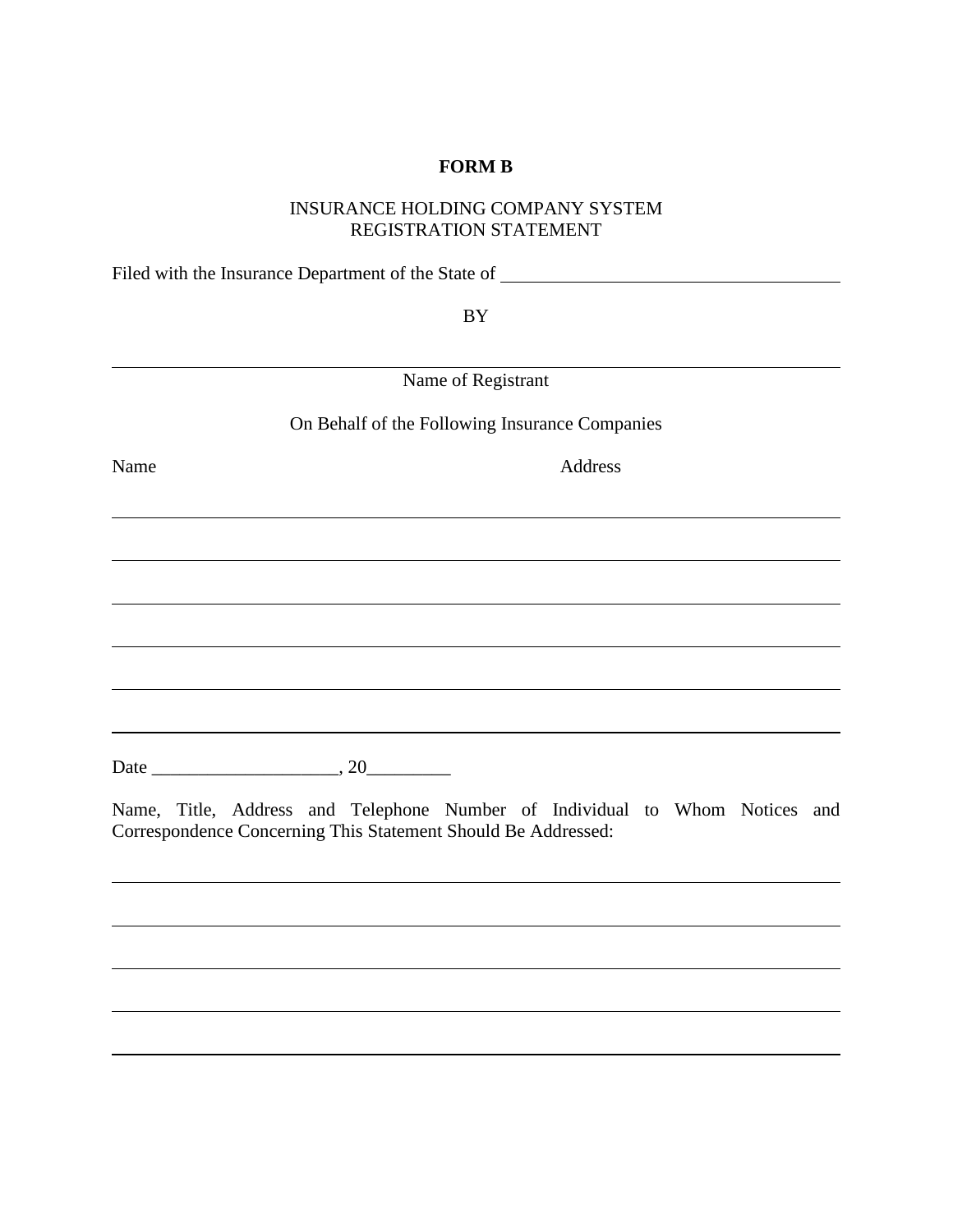Item 1. Identity and Control of Registrant.

Furnish the exact name of each insurer registering or being registered (hereinafter called "the Registrant"), the home office address and principal executive offices of each; the date on which each Registrant became part of the insurance holding company systems; and the method(s) by which control of each Registrant was acquired and is maintained.

Item 2. Organizational Chart.

Furnish a chart or listing clearly presenting the identities of and interrelationships among all affiliated persons within the insurance holding company system. The chart or listing should show the percentage of each class of voting securities of each affiliate which is owned, directly or indirectly, by another affiliate. If control of any person within the system is maintained other than by the ownership or control of voting securities, indicate the basis of such control. As to each person specified in such chart or listing indicate the type of organization (e.g. - corporation, trust, partnership) and the state or other jurisdiction of domicile.

Item 3. The Ultimate Controlling Person.

As to the ultimate controlling person in the insurance holding company system furnish the following information:

- (a) Name;
- (b) Home office address;
- (c) Principal executive office address;
- (d) The organizational structure of the person, i.e., corporation, partnership, individual, trust, etc.;
- (e) The principal business of the person;
- (f) The name and address of any person who holds or owns 10% or more of any class of voting security, the class of such security, the number of shares held of record or known to be beneficially owned, and the percentage of class so held or owned; and
- (g) If court proceedings looking toward a reorganization or liquidation are pending, indicate the title and location of the court, the nature of proceedings and the date when commenced.

Item 4. Biographical Information.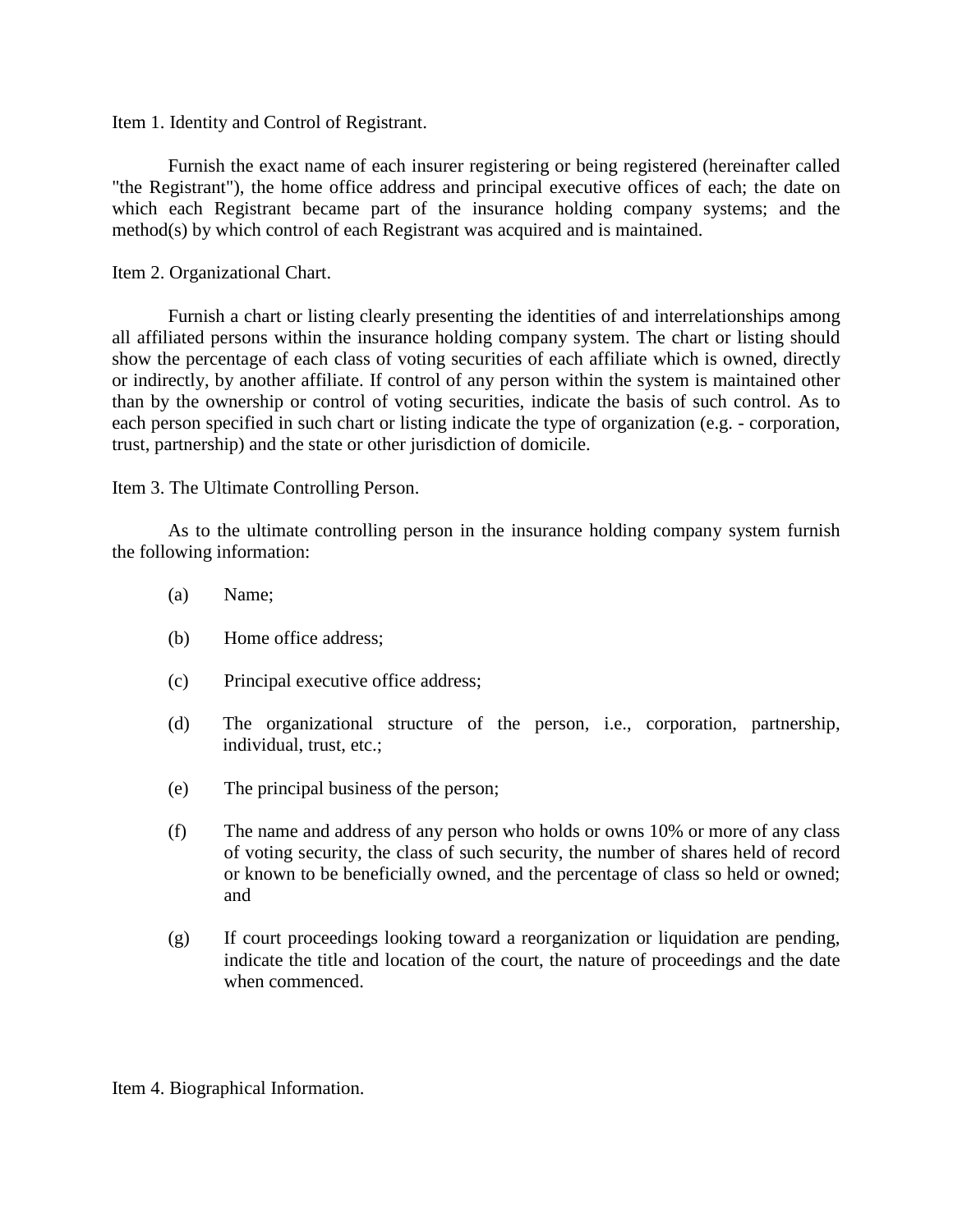If the ultimate controlling person is a corporation, an organization, a limited liability company, or other legal entity, furnish the following information for the directors and executive officers of the ultimate controlling person: the individual's name and address, his principal occupation and all offices and positions held during the past five years, and any conviction of crimes other than minor traffic violations. If the ultimate controlling person is an individual, furnish the individual's name and address, his principle occupation and all offices and positions held during the past five years, and any conviction of crimes other than minor traffic violations.

Item 5. Transactions, Relationships and Agreements.

- (a) Briefly describe the following agreements in force, relationships subsisting, and transactions currently outstanding between the Registrant and its affiliates:
	- (1) loans, other investments, or purchases, sales or exchanges of securities of the affiliates by the Registrant or of the Registrant by its affiliates;
	- (2) purchases, sales or exchanges of assets;
	- (3) transactions not in the ordinary course of business;
	- (4) guarantees or undertakings for the benefit of an affiliate which result in an actual contingent exposure of the Registrant's assets to liability, other than insurance contracts entered into in the ordinary course of the Registrant's business;
	- (5) all management agreements, service contracts and all cost-sharing arrangements;
	- (6) reinsurance agreements;
	- (7) dividends and other distributions to shareholders;
	- (8) consolidated tax allocation agreements; and
	- (9) any pledge of the Registrant's stock and/or of the stock of any subsidiary or controlling affiliate, for a loan made to any member of the insurance holding company system.

No information need be disclosed if such information is not material. Sales, purchases, exchanges, loans or extension of credit or investments involving 1/2 of 1% or less of the Registrant's admitted assets as of the 31st day of December next preceding shall not be deemed material.

The description shall be in a manner as to permit the proper evaluation thereof by the Director, and shall include at least the following: the nature and purpose of the transactions; the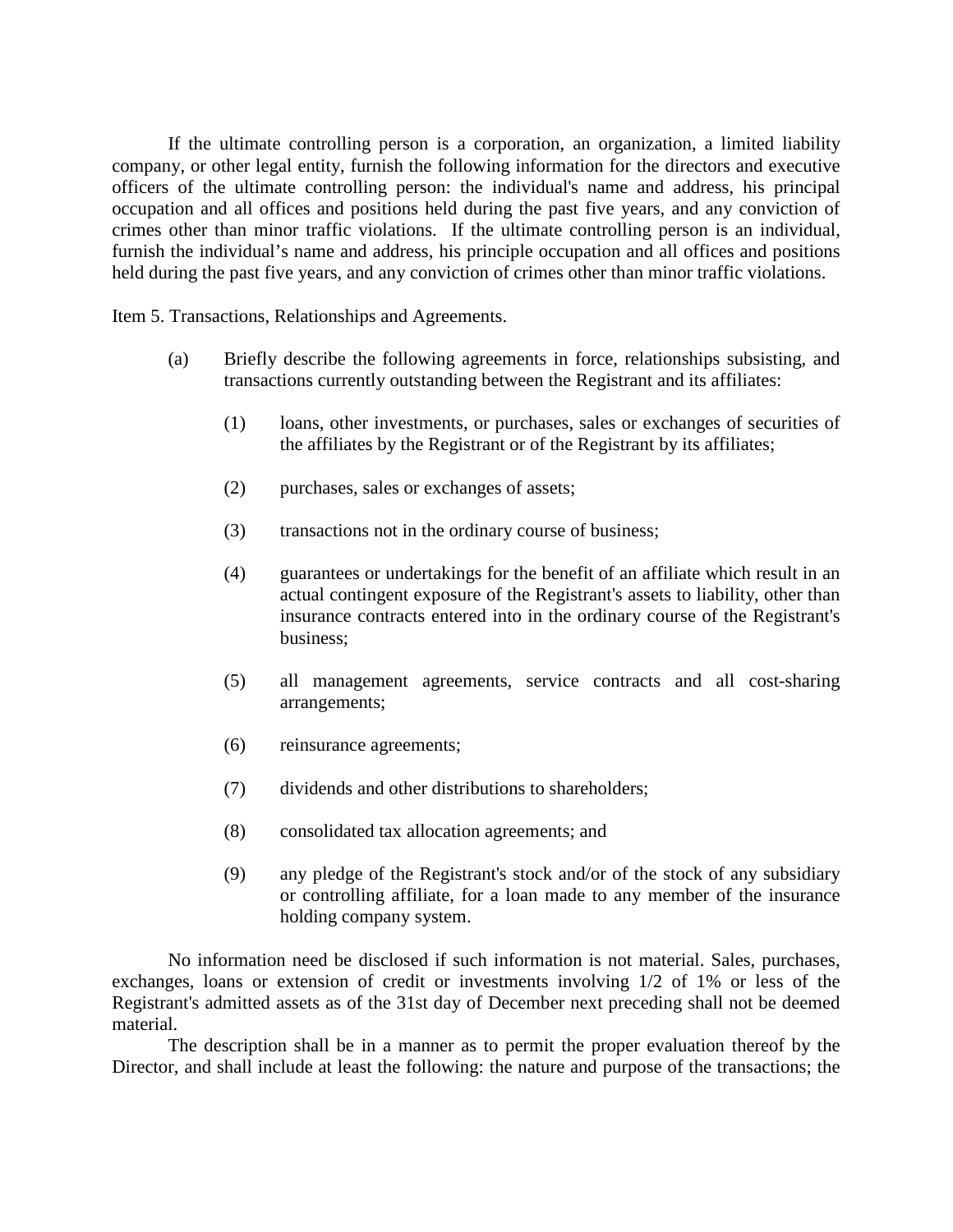nature and amounts of any payments or transfers of assets between the parties; the identity of all parties to such transaction; and relationship of the affiliated parties to the Registrant.

Item 6. Litigation or Administration Proceedings.

A brief description of any litigation or administrative proceedings of the following types, either then pending or concluded within the preceding fiscal year, to which the ultimate controlling person or any of its directors or executive officers was a party or of which the property of any such person is or was the subject; give the names of the parties and the court or agency in which such litigation or proceeding is or was pending:

- (a) Criminal prosecutions or administrative proceedings by any government agency or authority which may be relevant to the trustworthiness of any party thereto; and
- (b) Proceedings which may have a material effect upon the solvency or capital structure of the ultimate holding company including, but not necessarily limited to, bankruptcy, receivership or other corporate reorganizations.

Item 7. Statement Regarding Plan or Series of Transactions.

The insurer shall furnish a statement that transactions entered into since the filing of the prior year's annual registration statement are not part of a plan or series of like transactions, the purpose of which is to avoid statutory threshold amounts and the review that might otherwise occur.

Item 8. Financial Statements and Exhibits.

- (a) Financial statements and exhibits should be attached to this statement as an appendix, but list under this item the financial statements and exhibits so attached.
- (b) If the ultimate controlling person is a corporation, an organization, a limited liability company, or other legal entity, the financial statements shall include the annual financial statements of the ultimate controlling person in the insurance holding company system as of the end of the person's latest fiscal year.

If at the time of the initial registration, the annual financial statements for the latest fiscal year are not available, annual statements for the previous fiscal year may be filed and similar financial information shall be filed for any subsequent period to the extent such information is available. Such financial statements may be prepared on either an individual basis, or unless the Director otherwise requires, on a consolidated basis if such consolidated statements are prepared in the usual course of business.

Other than with respect to the foregoing, such financial statement shall be filed in a standard form and format adopted by the National Association of Insurance Commissioners, unless an alternative form is accepted by the Director.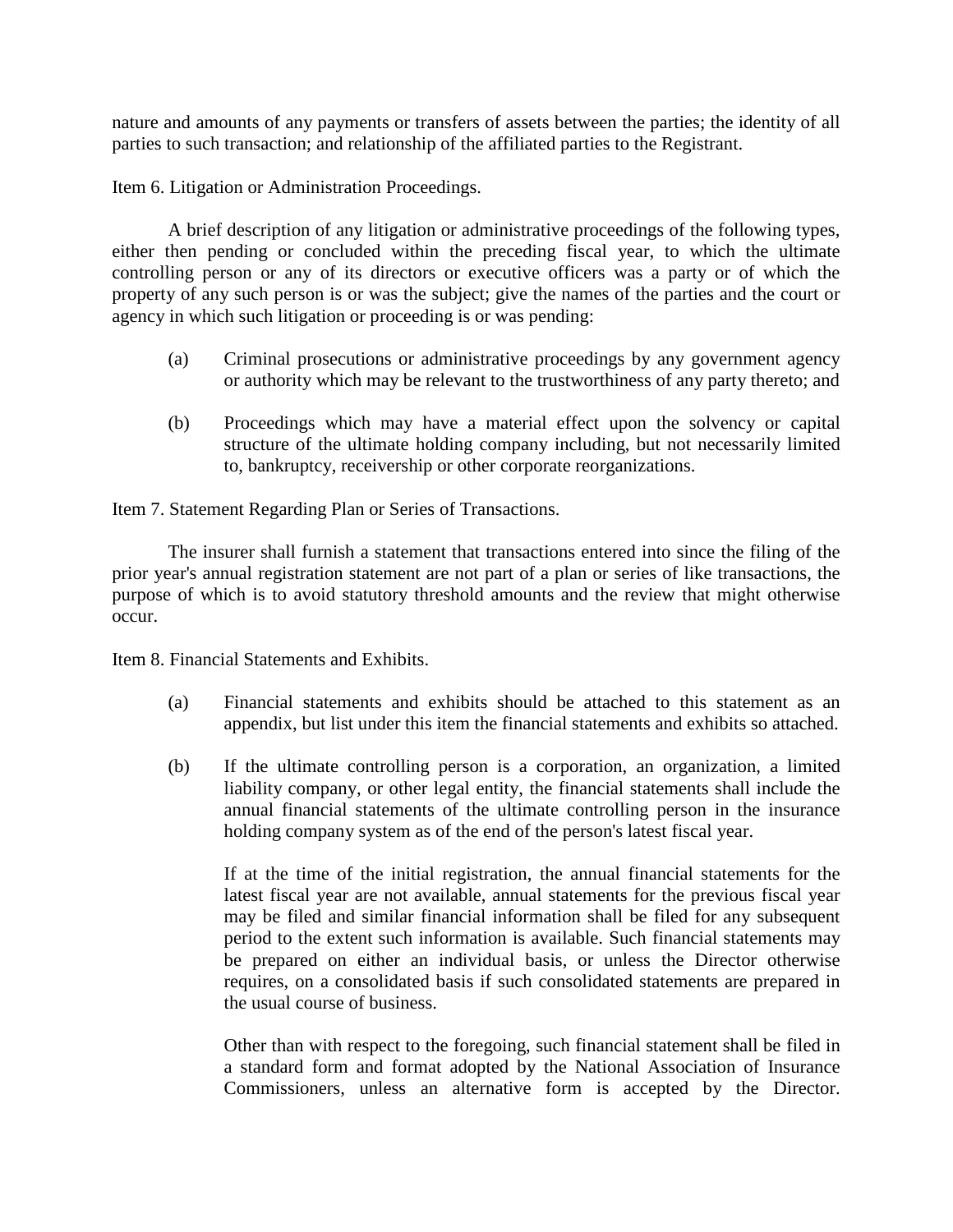Documentation and financial statements filed with the Securities and Exchange Commission or audited GAAP financial statements shall be deemed to be an appropriate form and format.

Unless the Director otherwise permits, the annual financial statements shall be accompanied by the certificate of an independent public accountant to the effect that such statements present fairly the financial position of the ultimate controlling person and the results of its operations for the year then ended, in conformity with generally accepted accounting principles or with requirements of insurance or other accounting principles prescribed or permitted under law. If the ultimate controlling person is an insurer which is actively engaged in the business of insurance, the annual financial statements need not be certified, provided they are based on the Annual Statement of such insurer filed with the insurance department of the insurer's domiciliary State and are in accordance with requirements of insurance or other accounting principles prescribed or permitted under the law and regulations of such State.

Any ultimate controlling person who is an individual may file personal financial statements that are reviewed rather than audited by an independent public accountant. The review shall be conducted in accordance with standards for review of personal financial statements published in the *Personal Financial Statements Guide* by the American Institute of Certified Public Accountants. Personal financial statements shall be accompanied by the independent public accountant's Standard Review Report stating that the accountant is not aware of any material modifications that should be made to the financial statements in order for the statements to be in conformity with generally accepted accounting principles.

(c) Exhibits shall include copies of the latest annual reports to shareholders of the ultimate controlling person and proxy material used by the ultimate controlling person; and any additional documents or papers required by Form B or 210 Neb. Admin. R. & Regs. 24-004 and 24-006.

Item 9. Form C Required.

A Form C, Summary of Changes to Registration Statement, must be prepared and filed with this Form B.

Item 10. Signature and Certification.

Signatures and certification of the form as follows:

### SIGNATURE

Pursuant to the requirements of §44-2132 and 210 Neb. Admin. R. & Regs. 24, the Registrant has caused this registration statement to be duly signed on its behalf in the City of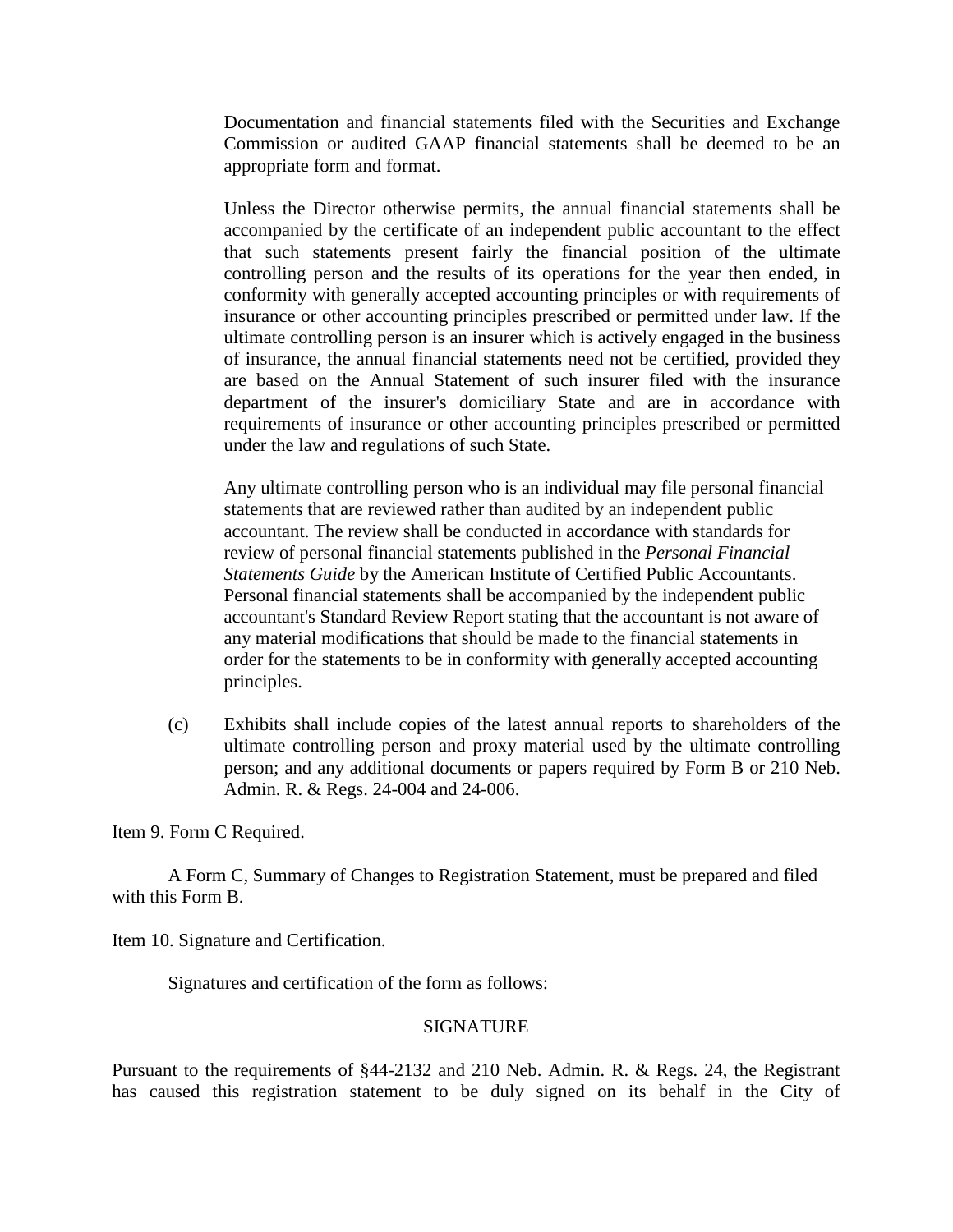| 20                                                                                                                                                                                                                                                                                   |                      |                      |         |  |
|--------------------------------------------------------------------------------------------------------------------------------------------------------------------------------------------------------------------------------------------------------------------------------------|----------------------|----------------------|---------|--|
| (Seal)                                                                                                                                                                                                                                                                               |                      |                      |         |  |
|                                                                                                                                                                                                                                                                                      |                      | (Name of Registrant) |         |  |
|                                                                                                                                                                                                                                                                                      |                      |                      |         |  |
|                                                                                                                                                                                                                                                                                      |                      |                      |         |  |
|                                                                                                                                                                                                                                                                                      |                      | $By$ (Name)          | (Title) |  |
|                                                                                                                                                                                                                                                                                      |                      |                      |         |  |
|                                                                                                                                                                                                                                                                                      |                      |                      |         |  |
| Attest:                                                                                                                                                                                                                                                                              |                      |                      |         |  |
|                                                                                                                                                                                                                                                                                      |                      |                      |         |  |
| (Signature of Officer)                                                                                                                                                                                                                                                               |                      |                      |         |  |
|                                                                                                                                                                                                                                                                                      |                      |                      |         |  |
| (Title)                                                                                                                                                                                                                                                                              |                      |                      |         |  |
|                                                                                                                                                                                                                                                                                      | <b>CERTIFICATION</b> |                      |         |  |
| The undersigned deposes and says that (s)he has duly executed the attached registration                                                                                                                                                                                              |                      |                      |         |  |
|                                                                                                                                                                                                                                                                                      |                      |                      |         |  |
| (Name of Company)<br>company, and that (s) he has the authority to execute and file such instrument. Deponent further<br>says that (s)he is familiar with such instrument and that the facts therein set forth are true to the<br>best of his/her knowledge, information and belief. |                      | (Title of Officer)   |         |  |

(Signature)

(Type or print name beneath)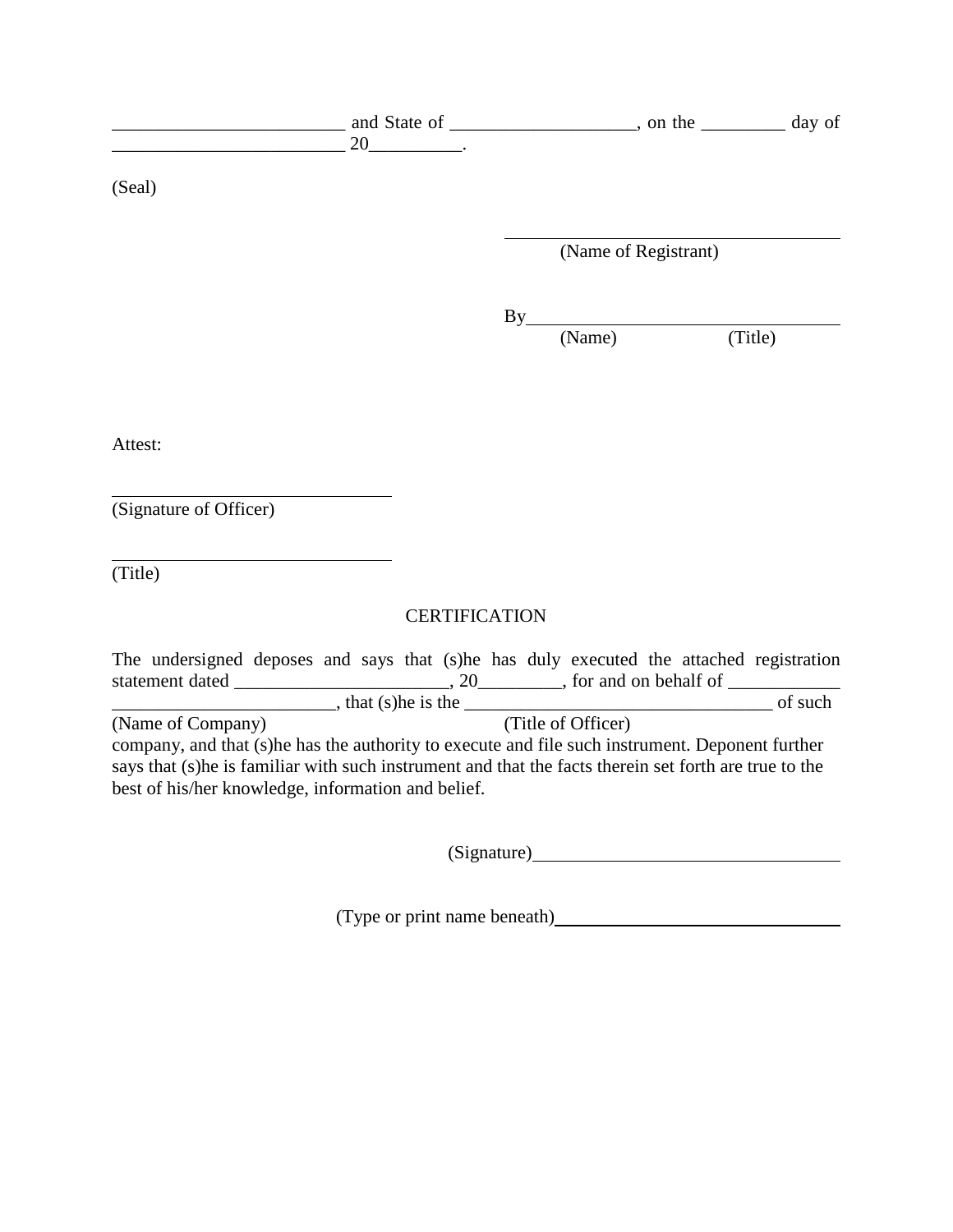#### **FORM C**

### SUMMARY OF CHANGES TO REGISTRATION STATEMENT

Filed with the Insurance Department of the State of

BY

|      | Name of Registrant                                                                                                                           |  |
|------|----------------------------------------------------------------------------------------------------------------------------------------------|--|
|      | On Behalf of the Following Insurance Companies                                                                                               |  |
| Name | Address                                                                                                                                      |  |
|      |                                                                                                                                              |  |
|      |                                                                                                                                              |  |
|      |                                                                                                                                              |  |
|      |                                                                                                                                              |  |
|      | Date $\qquad \qquad .20$                                                                                                                     |  |
|      | Name, Title, Address and Telephone Number of Individual to Whom Notices and<br>Correspondence Concerning This Statement Should Be Addressed: |  |

Furnish a brief description of all items in the current annual registration statement which represents changes from the prior year's annual registration statement. The description shall be in a manner as to permit the proper evaluation thereof by the Director, and shall include specific references to Item numbers in the annual registration statement and to the terms contained therein.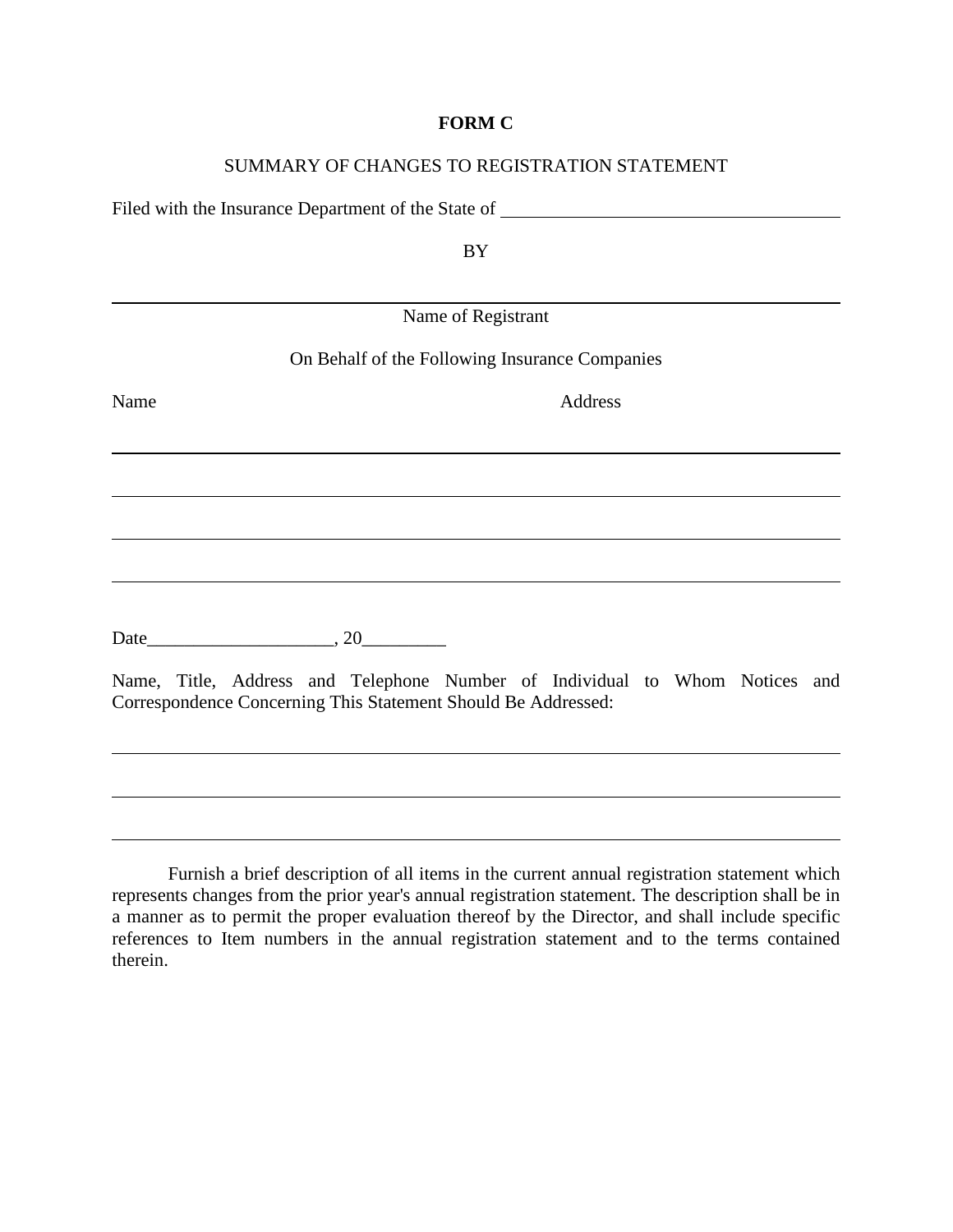Changes occurring under Item 2 of Form B insofar as changes in the percentage of each class of voting securities held by each affiliate is concerned, need only be included where such changes are ones which result in ownership or holdings of 10 percent or more of voting securities, loss or transfer of control, or acquisition or loss of partnership interest.

Changes occurring under Item 4 of Form B need only be included where: an individual is, for the first time, made a director or executive officer of the ultimate controlling person; a director or executive officer terminates his or her responsibilities with the ultimate controlling person; or in the event an individual is named president of the ultimate controlling person.

If a transaction disclosed on the prior year's annual registration statement has been changed, the nature of such change shall be included. If a transaction disclosed on the prior year's annual registration statement has been effectuated, furnish the mode of completion and any flow of funds between affiliates resulting from the transaction.

The insurer shall furnish a statement that transactions entered into since the filing of the prior year's annual registration statement are not part of a plan or series of like transactions whose purpose is to avoid statutory threshold amounts and the review that might otherwise occur.

## SIGNATURE AND CERTIFICATION

Pursuant to the requirements of §44-2132(3) and 210 Neb. Admin. R. & Regs. 24, the Registrant has caused this summary of registration statement to be duly signed on its behalf in the City of \_\_\_\_\_\_\_\_\_\_\_\_\_\_\_\_\_\_\_\_ and State of \_\_\_\_\_\_\_\_\_\_\_\_\_\_\_\_\_\_ on the \_\_\_\_\_\_\_ day of

 $.20$  .

(Seal)

Attest:

(Name of Registrant)

By

(Name) (Title)

(Signature of Officer)

(Title)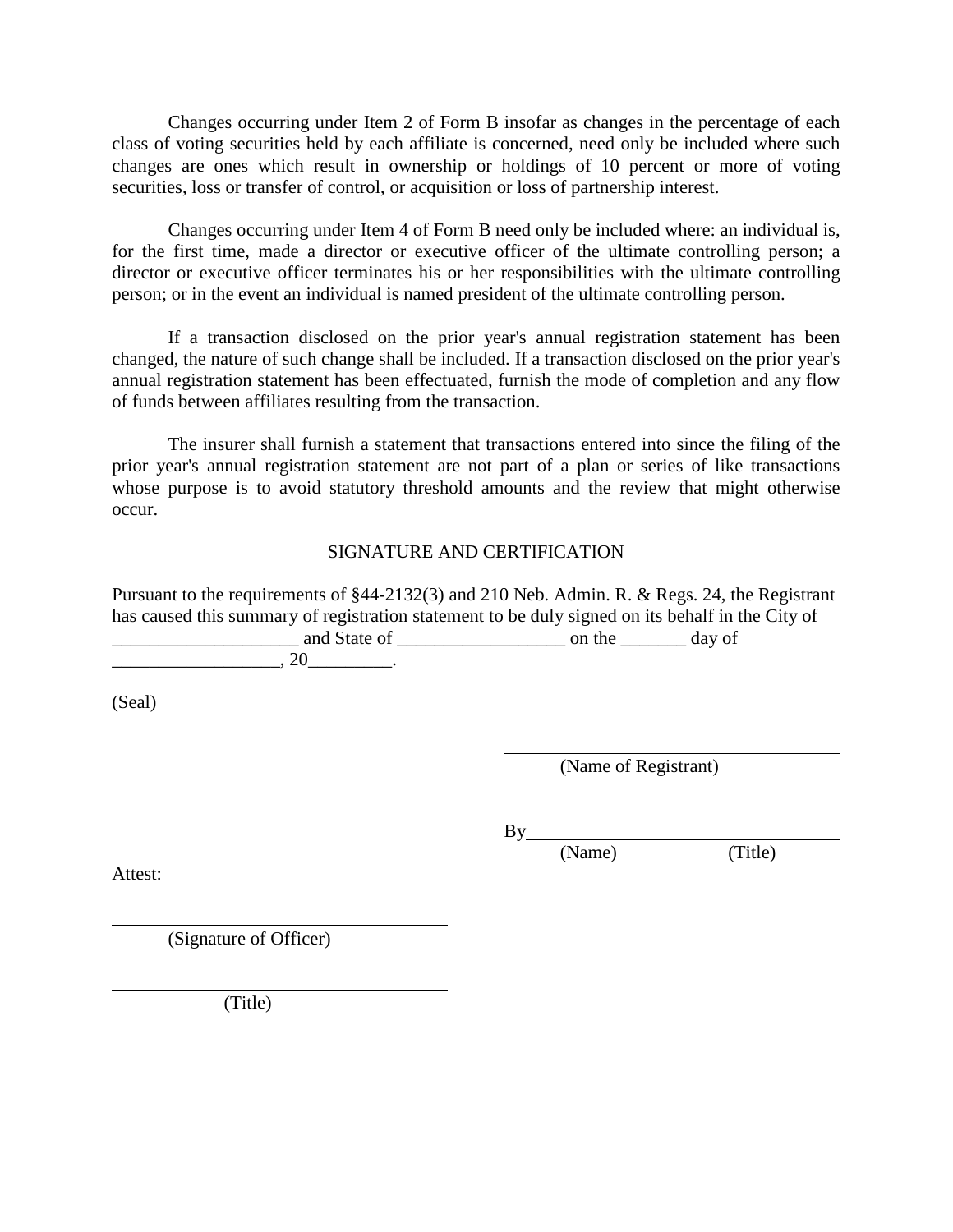### **CERTIFICATION**

The undersigned deposes and says that (s)he has duly executed the attached summary of registration statement dated \_\_\_\_\_\_\_\_\_\_\_\_\_\_\_\_\_\_\_\_\_, 20\_\_\_\_\_\_\_\_, for and on behalf of \_\_\_\_\_\_, \_\_\_\_\_\_\_\_\_\_\_\_\_\_\_\_\_\_\_\_\_\_\_\_\_\_\_\_\_\_, that (s)he is the \_\_\_\_\_\_\_\_\_\_\_\_\_\_\_\_\_\_\_\_\_\_\_\_\_\_\_ of such (Name of Company) (Title of Officer) company, and that (s)he is authorized to execute and file such instrument. Deponent further says that (s)he is familiar with such instrument and that the contents thereof, and that the facts therein set forth are true to the best of his/her knowledge, information and belief.

(Signature)

(Type or print name beneath)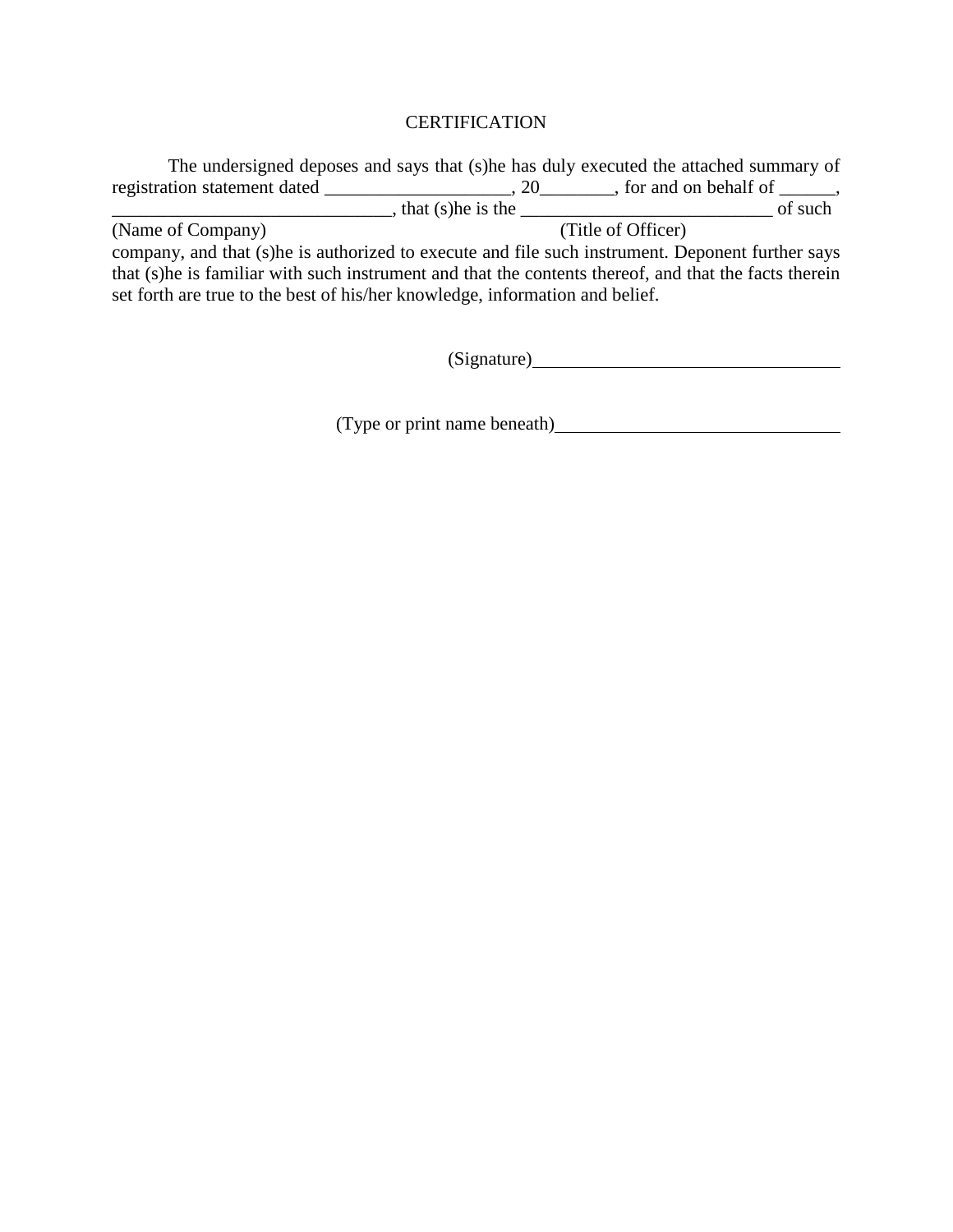## FORM D

## PRIOR NOTICE OF A TRANSACTION

Filed with the Insurance Department of the State of

BY

Name of Registrant

On Behalf of the Following Insurance Companies

| Name                     | Address                                                                                                                                      |
|--------------------------|----------------------------------------------------------------------------------------------------------------------------------------------|
|                          |                                                                                                                                              |
|                          |                                                                                                                                              |
|                          |                                                                                                                                              |
|                          |                                                                                                                                              |
| Date $\qquad \qquad .20$ |                                                                                                                                              |
|                          | Name, Title, Address and Telephone Number of Individual to Whom Notices and<br>Correspondence Concerning This Statement Should Be Addressed: |
|                          |                                                                                                                                              |

Item 1. Identity of Parties to Transaction.

Furnish the following information for each of the parties to the transaction:

- (a) Name;
- (b) Home office address;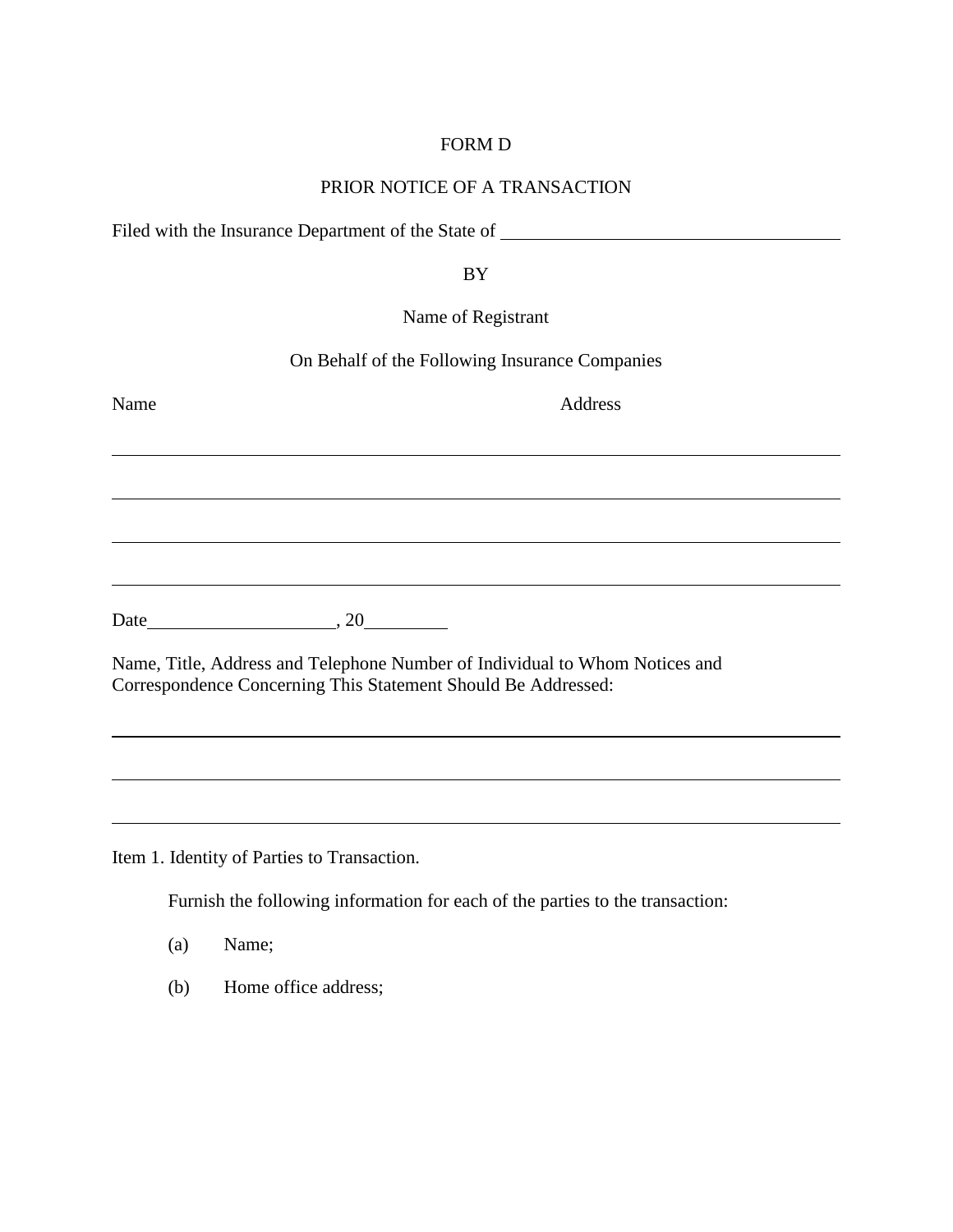- (c) Principal executive office address;
- (d) The organizational structure, i.e., corporation, partnership, individual, trust, etc.;
- (e) A description of the nature of the parties' business operations;
- (f) Relationship, if any, of other parties to the transaction to the insurer filing the notice, including any ownership or debtor/creditor interest by any other parties to the transaction in the insurer seeking approval, or by the insurer filing the notice in the affiliated parties; and
- $(g)$  Where the transaction is with a non-affiliate, the name(s) of the affiliate(s) which will receive, in whole or in substantial part, the proceeds of the transaction.

Item 2. Description of the Transaction.

Furnish the following information for each transaction for which notice is being given:

- (a) A statement as to whether notice is being given under  $\frac{244-2133(2)(a)}{b}$ , (b), (c), (d), or (e);
- (b) A statement of the nature of the transaction;
- (c) A statement of how the transaction meets the 'fair and reasonable' standard of §44-2133(1)(a); and
- (d) The proposed effective date of the transaction.

Item 3. Sales, Purchases, Exchanges, Loans, Extensions of Credit, Guarantees or Investments.

Furnish a brief description of the amount and source of funds, securities, property or other consideration for the sale, purchase, exchange, loan, extension of credit, guarantee, or investment, whether any provisions exists for purchase by the insurer filing notice, by any party to the transaction, or by any affiliate of the insurer filing notice, a description of the terms of any securities being received, if any, and a description of any other agreements relating to the transaction such as contracts or agreements for services, consulting agreements and the like. If the transaction involves consideration other than cash, furnish a description of the consideration, its cost and its fair market value, together with an explanation of the basis for evaluation.

If the transaction involves a loan, extension of credit or a guarantee, furnish a description of the maximum amount which the insurer will be obligated to make available under such loan, extension or credit or guarantee, the date on which the credit or guarantee will terminate, and any provisions for the accrual of or deferral of interest.

If the transaction involves an investment, guarantee or other arrangement, state the time period during which the investment, guarantee or other arrangement will remain in effect,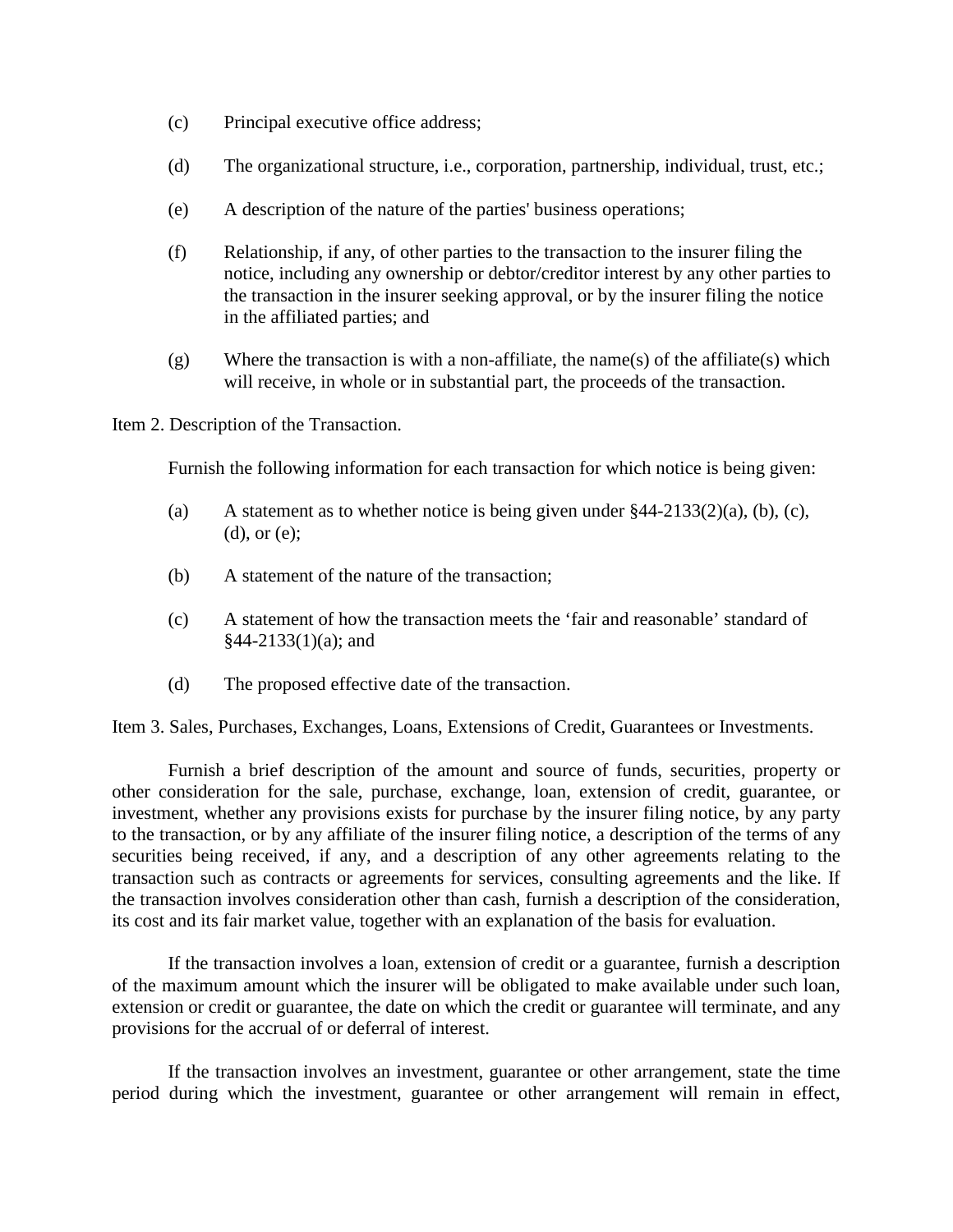together with any provisions for extensions or renewals of such investments, guarantees or arrangements. Furnish a brief statement as to the effect of the transaction upon the insurer's surplus.

No notice need be given if the maximum amount which can at any time be outstanding or for which the insurer can be legally obligated under the loan, extension of credit or guarantee is less than, (a) in the case of non-life insurers, the lesser of 3% of the insurer's admitted assets or 25% of surplus as regards policyholders or, (b) in the case of life insurers, 3% of the insurer's admitted assets, each as of the 31st day of December next preceding

#### Item 4. Loans or Extensions of Credit to a Non-Affiliate.

If the transaction involves a loan or extension of credit to any person who is not an affiliate, furnish a brief description of the agreement or understanding whereby the proceeds of the proposed transaction, in whole or in substantial part, are to be used to make loans or extensions of credit to, to purchase the assets of, or to make investments in, any affiliate of the insurer making such loans or extensions of credit, and specify in what manner the proceeds are to be used to loan to, extend credit to, purchase assets of or make investments in any affiliate. Describe the amount and source of funds, securities, property or other consideration for the loan or extension of credit and, if the transaction is one involving consideration other than cash, a description of its cost and its fair market value together with an explanation of the basis for evaluation. Furnish a brief statement as to the effect of the transaction upon the insurer's surplus.

No notice need be given if the loan or extension of credit is one which equals less than, in the case of non-life insurers, the lesser of 3% of the insurer's admitted assets or 25% of surplus as regards policyholders or, with respect to life insurers, 3% of the insurer's admitted assets, each as of the 31st day of December next preceding.

#### Item 5. Reinsurance.

If the transaction is a reinsurance agreement or modification thereto, as described by §44- 2133(2)(c), furnish a description of the known and/or estimated amount of liability to be ceded and/or assumed in each calendar year, the period of time during which the agreement will be in effect, and a statement whether an agreement or understanding exists between the insurer and non-affiliate to the effect that any portion of the assets constituting the consideration for the agreement will be transferred to one or more of the insurer's affiliates. Furnish a brief description of the consideration involved in the transaction, and a brief statement as to the effect of the transaction upon the insurer's surplus.

No notice need be given for reinsurance agreements or modifications thereto if the reinsurance premium or a change in the insurer's liabilities, or the projected reinsurance premium or change in the insurer's liabilities in any of the next three years, in connection with the reinsurance agreement or modification thereto is less than 5% of the insurer's surplus as regards policyholders, as of the 31st day of December next preceding. Notice shall be given for all reinsurance pooling agreements including modifications thereto.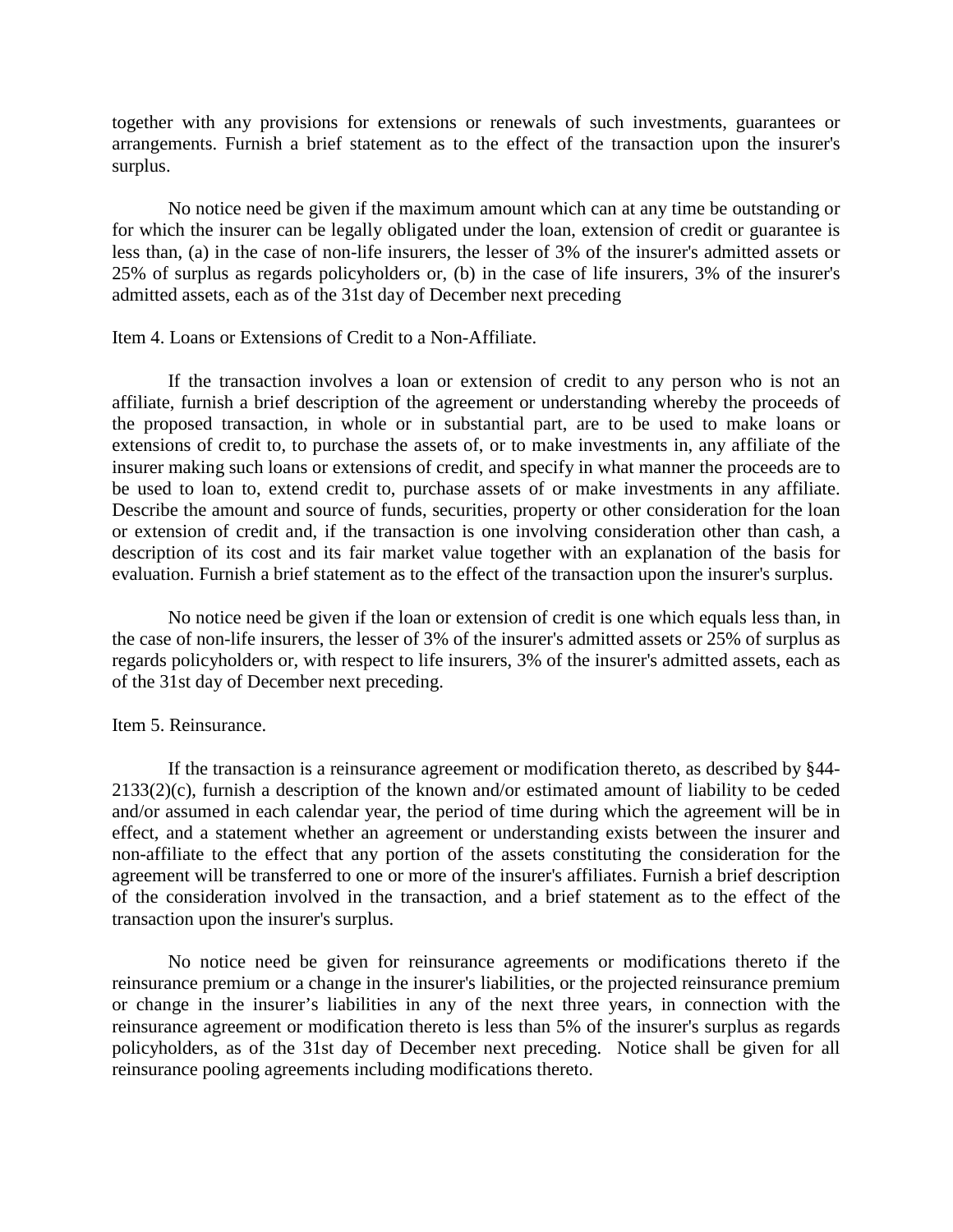Item 6. Management Agreements, Service Agreements and Cost-Sharing Arrangements.

For management and service agreements, furnish:

- (a) a brief description of the managerial responsibilities, or services to be performed; and
- (b) a brief description of the agreement, including a statement of its duration, together with brief descriptions of the basis for compensation and the terms under which payment or compensation is to be made.

For cost-sharing arrangements, furnish:

- (a) a brief description of the purpose of the agreement;
- (b) a description of the period of time during which the agreement is to be in effect;
- (c) a brief description of each party's expenses or costs covered by the agreement;
- (d) a brief description of the accounting basis to be used in calculating each party's costs under the agreement;
- (e) a brief statement as to the effect of the transaction upon the insurer's policyholder surplus;
- (f) a statement regarding the cost allocation methods that specifies whether proposed charges are based on "cost or market." If market based, rationale for using market instead of cost, including justification for the company's determination that amounts are fair and reasonable; and
- (g) a statement regarding compliance with the *NAIC Accounting Practices and Procedure Manual* regarding expense allocation.

Item 7. Signature and Certification.

Signature and certification required as follows:

### **SIGNATURE**

Pursuant to the requirements of §44-2133(2) and 210 Neb. Admin. R. & Regs. 24, has caused this notice to be duly signed on its behalf in the City of and State of on the day of  $, 20$   $.$ 

(Seal)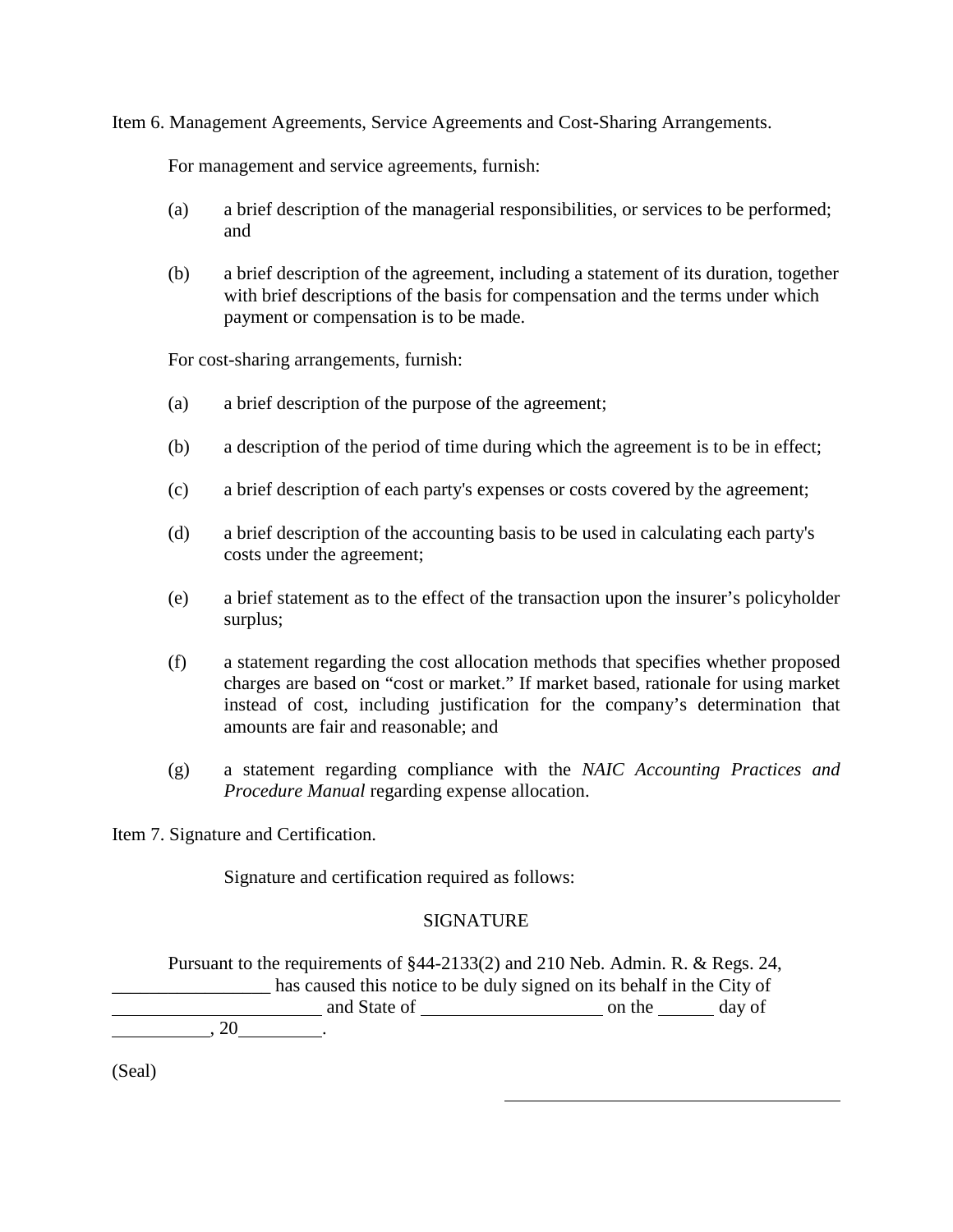(Name of Applicant)

By

(Name) (Title)

Attest:

(Signature of Officer)

(Title)

# **CERTIFICATION**

The undersigned deposes and says that (s)he has duly executed the attached notice dated  $, 20$ , for and on behalf of  $,$  that (Name of Applicant)  $(s)$ he  $\frac{1}{s}$  is the of such company, and that  $(s)$ he has the authority to (Title of Officer)

execute and file such instrument. Deponent further says that (s)he is familiar with such instrument and that the contents thereof, and that the facts therein set forth are true to the best of his/her knowledge, information and belief.

(Signature)

(Type or print name beneath)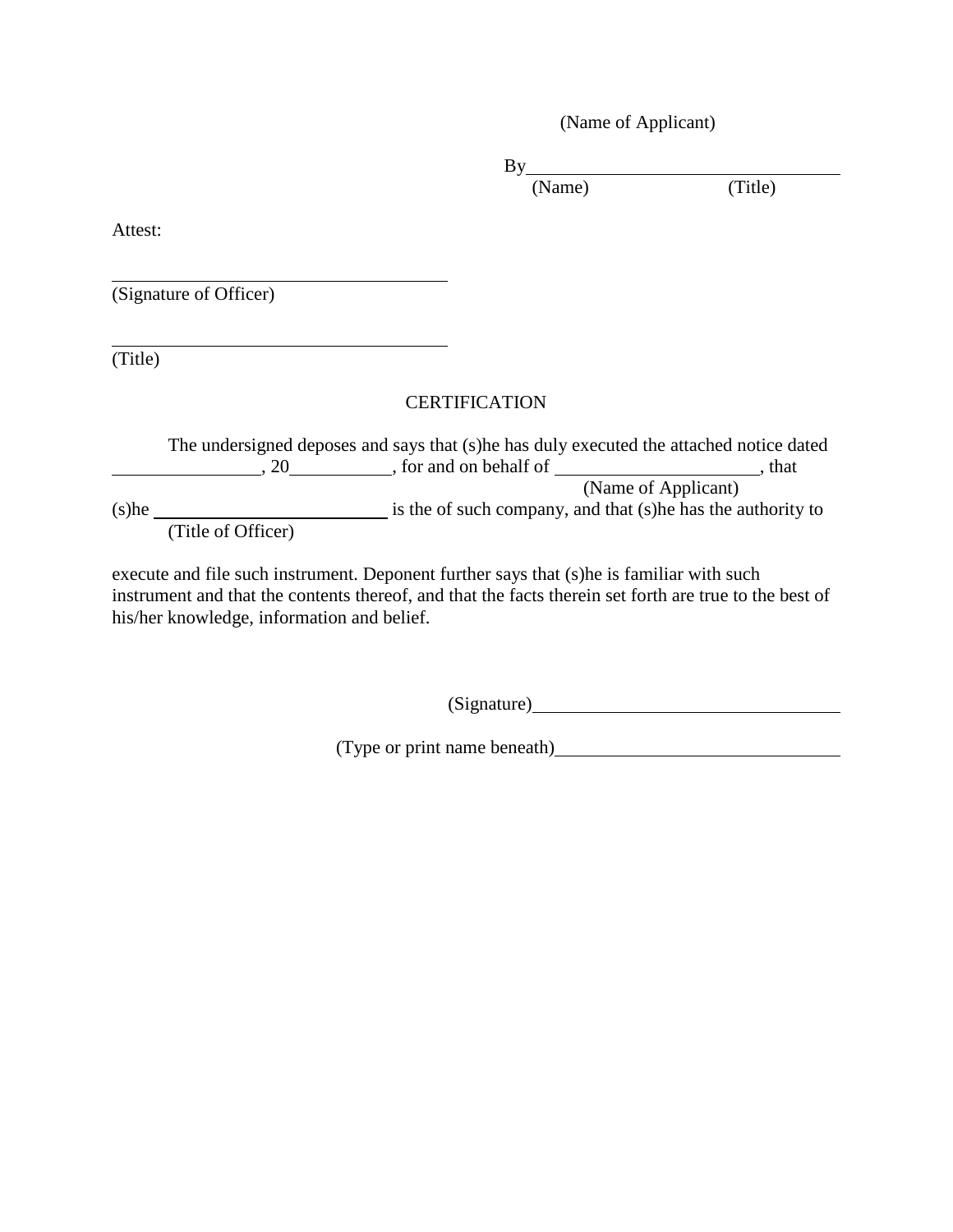### FORM F

### ENTERPRISE RISK REPORT

Filed with the Insurance Department of the State of \_\_\_\_\_\_\_\_\_\_\_\_\_\_\_\_\_\_\_\_\_\_\_\_\_\_\_\_\_

BY

|      | Name of Registrant/Applicant                          |
|------|-------------------------------------------------------|
|      | On Behalf of/Related to Following Insurance Companies |
| Name | Address                                               |
|      |                                                       |
|      |                                                       |
|      |                                                       |
| Date | .20                                                   |

Name, Title, Address and Telephone Number of Individual to Whom Notices and Correspondence Concerning This Statement Should Be Addressed:

Item 1. Enterprise Risk**.**

The Registrant/Applicant, to the best of its knowledge and belief, shall provide information regarding the following areas that could produce enterprise risk as defined in Neb.Rev.Stat. §44- 2121(4), provided such information is not disclosed in the Insurance Holding Company System Annual Registration Statement filed on behalf of itself or another insurer for which it is the ultimate controlling person: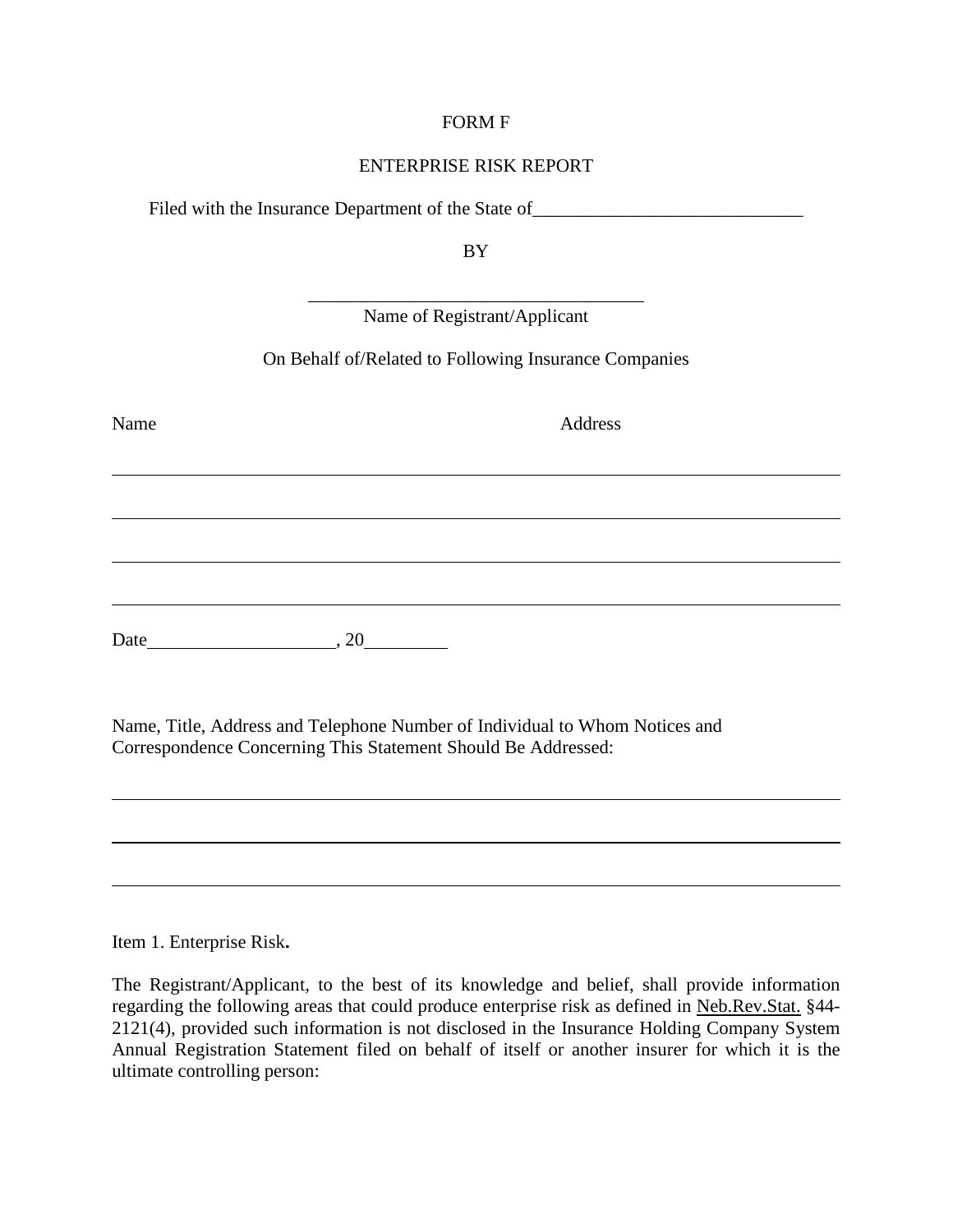- a) Any material developments regarding strategy, internal audit findings, compliance or risk management affecting the insurance holding company system;
- b) Acquisition or disposal of insurance entities and reallocating of existing financial or insurance entities within the insurance holding company system;
- c) Any changes of shareholders of the insurance holding company system exceeding ten percent (10%) or more of voting securities;
- d) Developments in various investigations, regulatory activities or litigation that may have a significant bearing or impact on the insurance holding company system;
- e) Business plan of the insurance holding company system and summarized strategies for next 12 months;
- f) Identification of material concerns of the insurance holding company system raised by supervisory college, if any, in last year;
- g) Identification of insurance holding company system capital resources and material distribution patterns;
- h) Identification of any negative movement, or discussions with rating agencies which may have caused, or may cause, potential negative movement in the credit ratings and individual insurer financial strength ratings assessment of the insurance holding company system (including both the rating score and outlook);
- i) Information on corporate or parental guarantees throughout the holding company and the expected source of liquidity should such guarantees be called upon; and
- j) Identification of any material activity or development of the insurance holding company system that, in the opinion of senior management, could adversely affect the insurance holding company system.

The Registrant/Applicant may attach the appropriate form most recently filed with the U.S. Securities and Exchange Commission, provided the Registrant/Applicant includes specific references to those areas listed in Item 1 for which the form provides responsive information. If the Registrant/Applicant is not domiciled in the U.S., it may attach its most recent public audited financial statement filed in its country of domicile, provided the Registrant/Applicant includes specific references to those areas listed in Item 1 for which the financial statement provides responsive information.